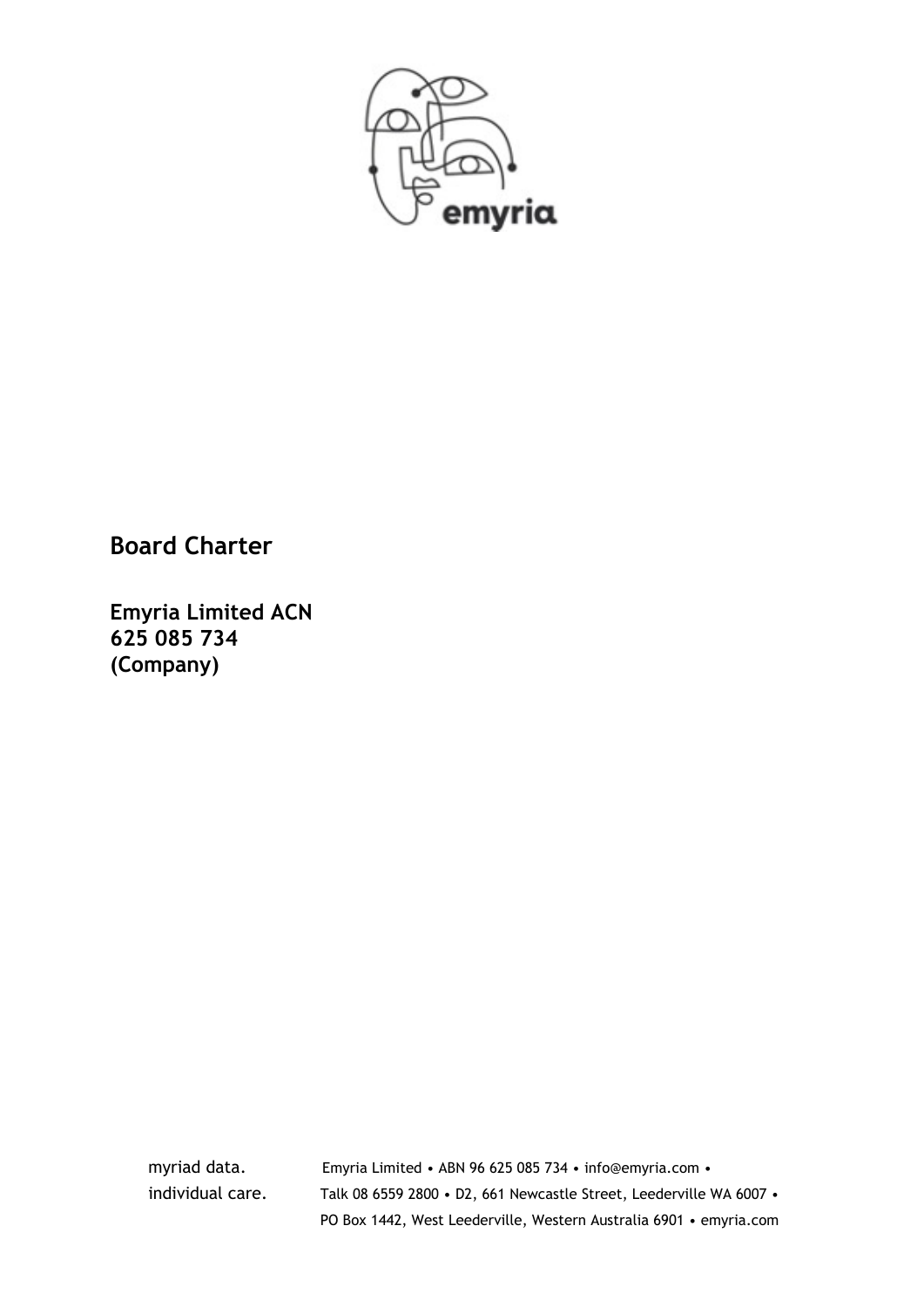### **Table of Contents**

| Clause |  | Page No |  |  |  |
|--------|--|---------|--|--|--|
|        |  |         |  |  |  |
|        |  |         |  |  |  |
| 1.     |  |         |  |  |  |
| 2.     |  |         |  |  |  |
| 2.1    |  |         |  |  |  |
| 2.2    |  |         |  |  |  |
| 2.3    |  |         |  |  |  |
| 2.4    |  |         |  |  |  |
| 2.5    |  |         |  |  |  |
| 2.6    |  |         |  |  |  |
| 3.     |  |         |  |  |  |
| 3.1    |  |         |  |  |  |
| 3.2    |  |         |  |  |  |
| 3.3    |  |         |  |  |  |
| 3.4    |  |         |  |  |  |
| 4.     |  |         |  |  |  |
| 4.1    |  |         |  |  |  |
| 4.2    |  |         |  |  |  |
| 5.     |  |         |  |  |  |
| 6.     |  |         |  |  |  |
|        |  |         |  |  |  |
| 1.     |  |         |  |  |  |
| 1.2    |  |         |  |  |  |
| 1.3    |  |         |  |  |  |
| 1.4    |  |         |  |  |  |
| 1.5    |  |         |  |  |  |
| 1.6    |  |         |  |  |  |
| 1.7    |  |         |  |  |  |
| 1.8    |  |         |  |  |  |
| 2.     |  |         |  |  |  |
| 2.1    |  |         |  |  |  |
| 2.2    |  |         |  |  |  |
| 3.     |  |         |  |  |  |
| 3.1    |  |         |  |  |  |
| 3.2    |  |         |  |  |  |
| 4.     |  |         |  |  |  |
| 5.     |  |         |  |  |  |
| 6.     |  |         |  |  |  |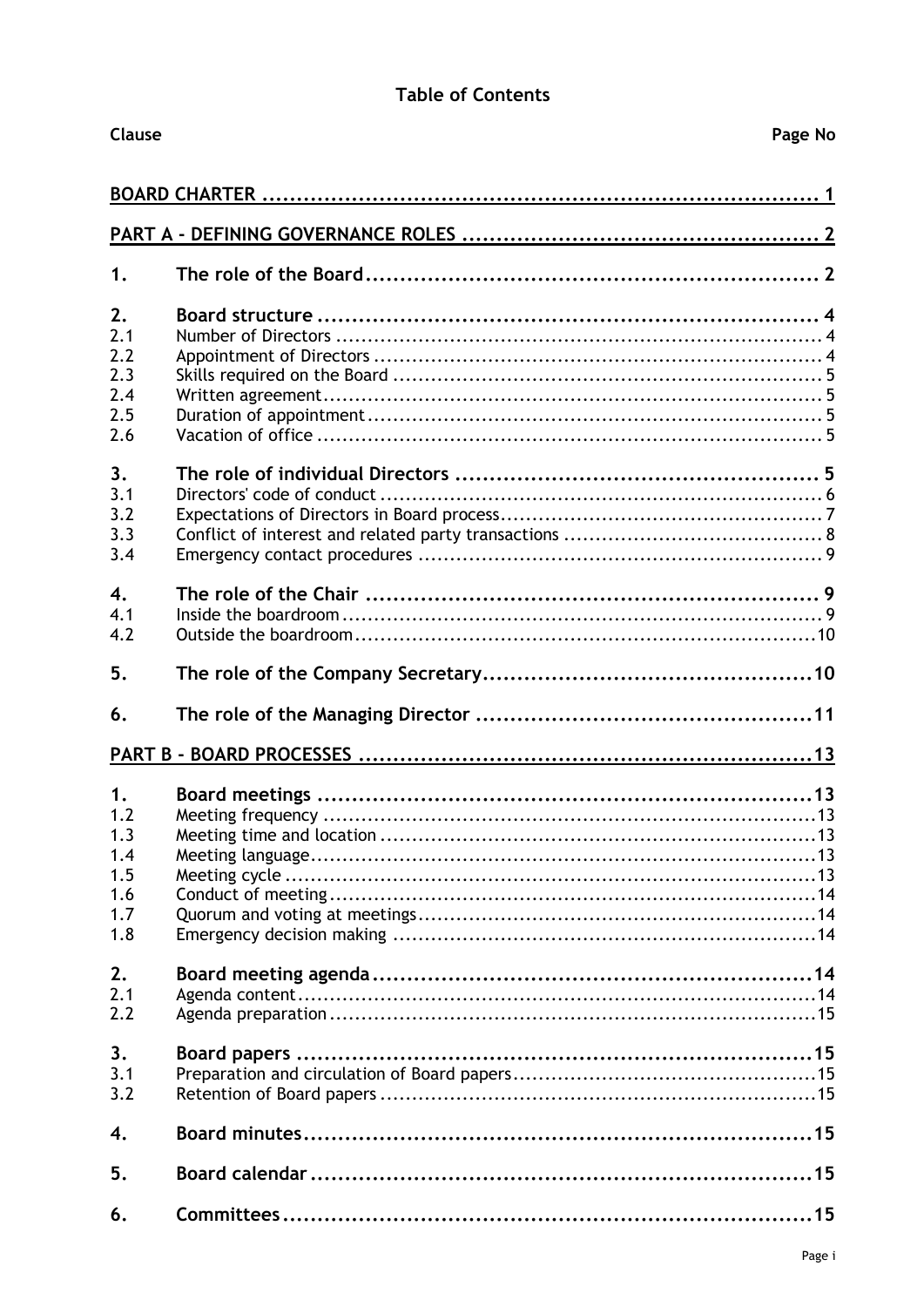### **Table of Contents**

| Clause                                       | Page No                                                        |  |
|----------------------------------------------|----------------------------------------------------------------|--|
|                                              |                                                                |  |
| 1.                                           |                                                                |  |
| 2.<br>2.1<br>2.2                             | Protocol for interaction with internal and external parties 16 |  |
| 2.3                                          |                                                                |  |
| 3.                                           |                                                                |  |
| 4.                                           |                                                                |  |
| 5.<br>5.1<br>5.2                             |                                                                |  |
|                                              |                                                                |  |
| 1.<br>1.1<br>1.2<br>1.3<br>1.4               |                                                                |  |
| 2.<br>2.1<br>2.2<br>2.3<br>2.4               |                                                                |  |
| 3.<br>3.1<br>3.2<br>3.3<br>3.4<br>3.5        | Composition.                                                   |  |
| 4.<br>4.1<br>4.2<br>4.3<br>4.4<br>4.5<br>4.6 |                                                                |  |
| 5.                                           |                                                                |  |
| 6.                                           |                                                                |  |
|                                              |                                                                |  |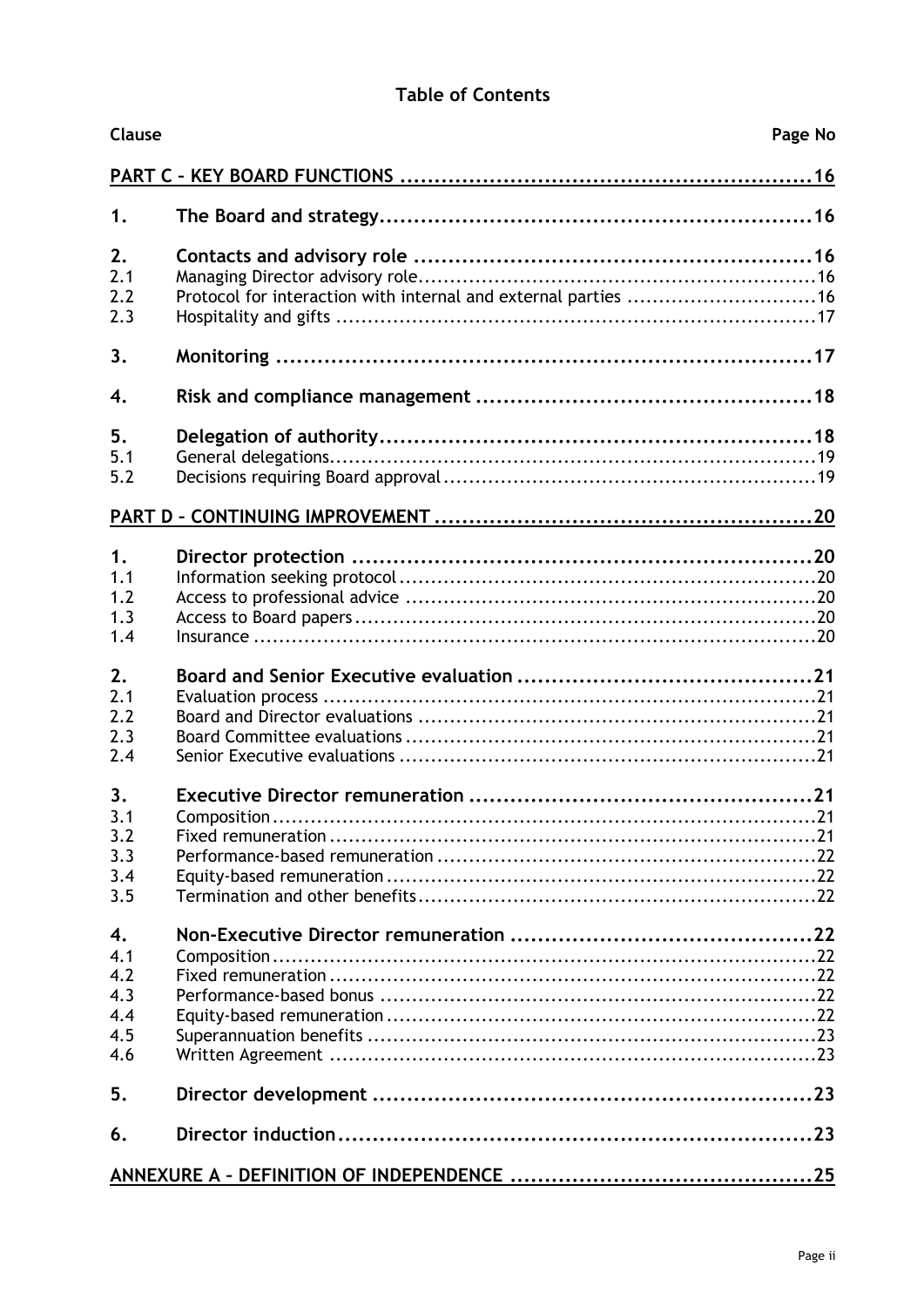# **BOARD CHARTER**

#### <span id="page-3-0"></span>**Introduction**

The Board of the Company (**Board**) has the ultimate responsibility to its shareholders for the strategy and performance of the Company in general. The Board is dedicated to fulfilling these duties in a lawful and professional manner, and with the utmost integrity and objectivity. As such, the Board actively pursues best practice governance processes.

Good governance policies and processes are critical for ensuring that the Company is governed in the best interests of the Company as a whole. With this point in mind, the Board has decided to articulate and formalise the corporate governance framework within which the Company operates.

This document outlines the Company's corporate governance policy in the form of a Board Charter, which is a written policy document that defines the respective roles, responsibilities and authorities of the Board, both individually and collectively, and of management in setting the direction, management and the control of the organisation. As such, it establishes the guidelines within which the Directors and Officers are to operate as they carry out their respective roles. It does not in any way constitute legal advice or act as a substitute for legal advice.

The Board is cognisant of the Company's current size, nature and scale of activities and that it currently may not comply with all of the Corporate Governance Principles and Recommendations (4<sup>th</sup> Edition) published by the ASX Corporate Governance Council. However, the Company will state in its Annual Report its current position on these matters and a regular review will be undertaken to assess the applicability of the current procedures.

The purpose of this Board Charter is to document the policies upon which the Board has decided to meet its legal and other responsibilities.

The Company's Board Charter has four major sections:

- (a) Part A Defining Governance Roles;
- (b) Part B Board Processes;
- (c) Part C Key Board Functions; and
- (d) Part D Continuing Improvement.

While it is acknowledged that good governance is an important component of a successful company, it is also recognised that it is contingent upon the context in which it is practiced. Therefore, corporate governance needs to be a dynamic process. This Charter will need to be regularly reviewed and updated to reflect changes in the legal framework within which the Company operates, and amendments and developments in Board policies and procedures. It is the responsibility of the Company Secretary to ensure that the Board is consulted regarding any changes and updates, that the Charter is kept current and is reviewed and amended on a yearly basis, and that all Board members are provided with the latest versions of the Charter.

The Company recognises the overriding importance of its legal obligations which arise from various sources. Accordingly, nothing in this Charter must conflict with the Company's Constitution (**Constitution**), the Corporations Act or the ASX Listing Rules. If such a conflict occurs, the Constitution, Corporations Act and the ASX Listing Rules shall prevail.

Any reference to gender in this Charter should be interpreted as applicable to both males and females.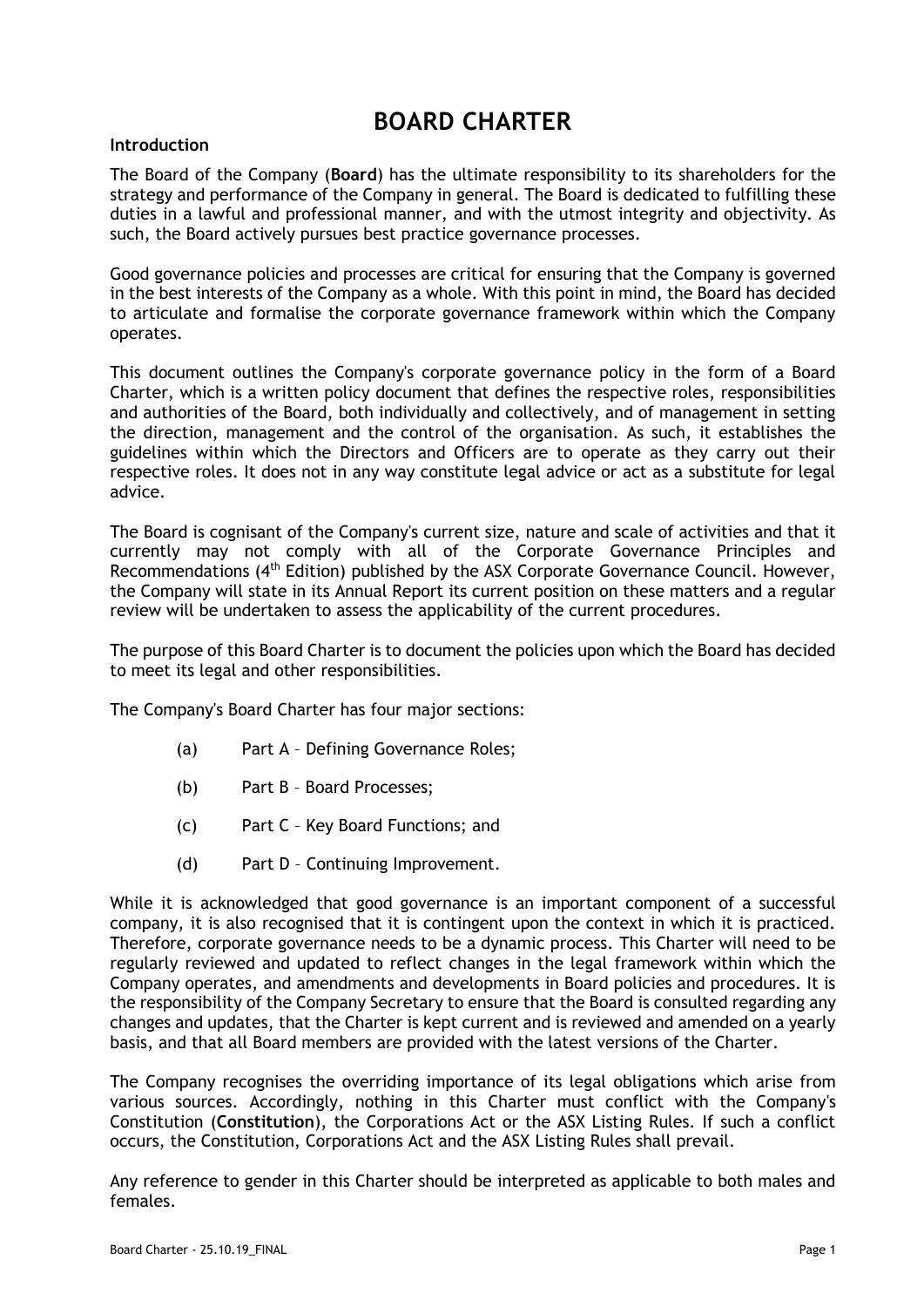# <span id="page-4-1"></span><span id="page-4-0"></span>**1. The role of the Board**

The Board is ultimately responsible for all matters relating to the running of the Company.

The Board's role is to govern the Company rather than to manage it. In governing the Company, the Directors must act in the best interests of the Company as a whole. It is the role of management to manage the Company in accordance with the direction and delegations of the Board and the responsibility of the Board to oversee the activities of management in carrying out these delegated duties. Thus, except when dealing with specific management delegations of individual Directors (particularly Executive Directors), it is misleading to refer to the management function of the Board.

The Board has the final responsibility for the successful operations of the Company. In general, it is responsible for, and has the authority to determine, all matters relating to the policies, practices, management and operations of the Company. It is required to do all things that may be necessary to be done in order to carry out the objectives of the Company. In carrying out its governance role, the main task of the Board is to drive the performance of the Company. The Board must also ensure that the Company complies with all of its contractual, statutory and any other legal obligations, including the requirements of any regulatory body.

Without intending to limit this general role of the Board, the principal functions and responsibilities of the Board include the following:

- (a) providing leadership to the Company by:
	- (i) defining the Company's purpose;
	- (ii) approving the Company's statement of values and code of conduct to underpin the desired culture within the Company;
	- (iii) always acting in a manner consistent with the Company's culture and Code of Conduct and statement of values;
- (b) overseeing the development and implementation of an appropriate strategy, the instilling of the Company's values and performance by:
	- (i) working with the management team to ensure that an appropriate strategic direction and array of goals are in place;
	- (ii) regularly reviewing and amending or updating the Company's strategic direction and goals;
	- (iii) ensuring that an appropriate set of internal controls are implemented and reviewed regularly;
	- (iv) ensuring an appropriate framework exists for relevant information to be reported by the management to the Board;
	- (v) when required, overseeing planning activities including the development and approval of strategic plans, annual plans; annual corporate budgets and long-term budgets including operating budgets, capital expenditure budgets and cash flow budgets;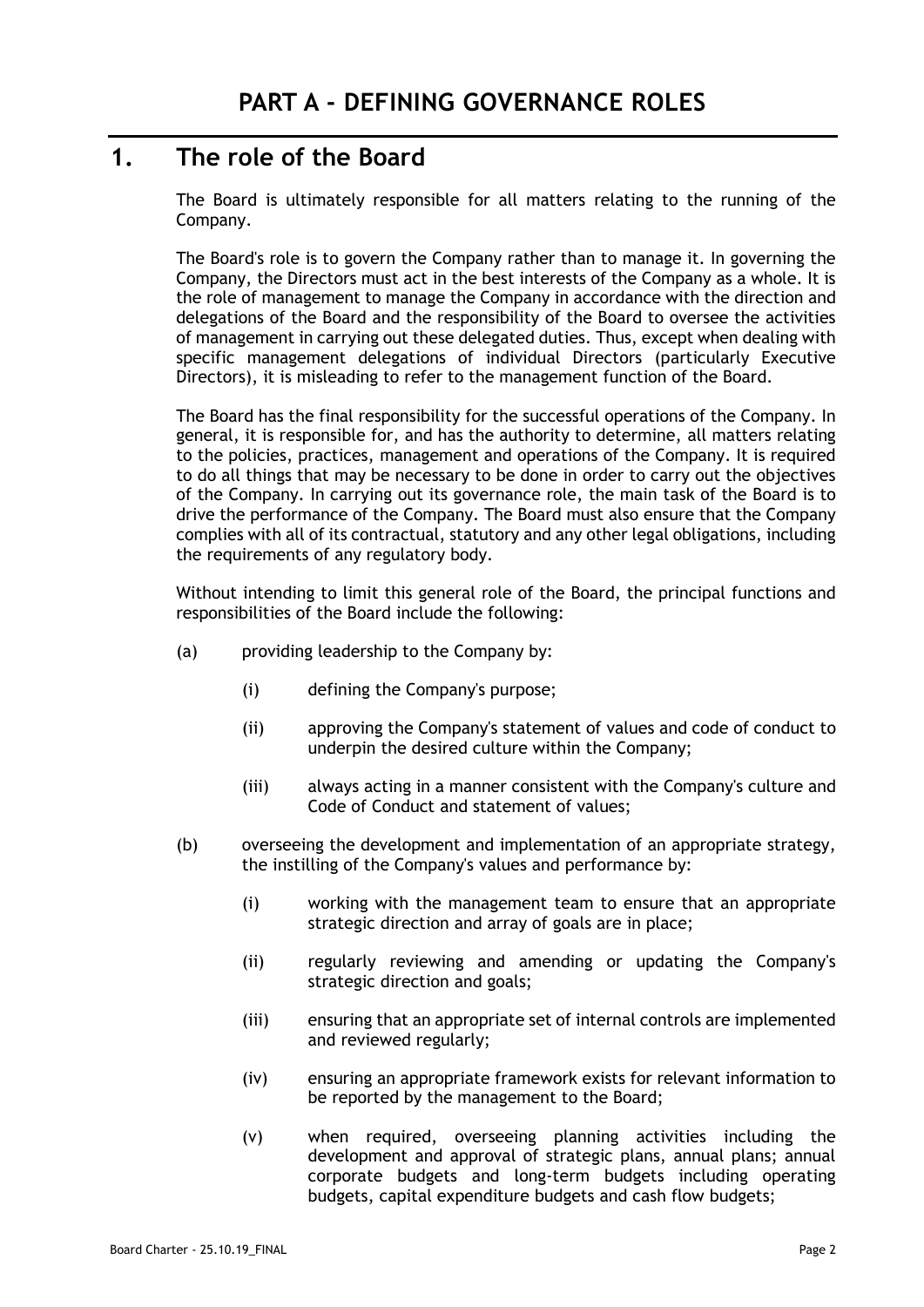- (vi) reviewing the progress and performance of the Company in meeting these plans and corporate objectives, including reporting the outcome of such reviews on at least an annual basis;
- (c) overseeing the control and accountability systems that ensure the Company is progressing towards the goals set by the Board and in line with the Company's purpose, the agreed corporate strategy, legislative requirements and community expectations;
- (d) ensuring corporate accountability to the shareholders primarily through adopting an effective shareholder communications strategy, encouraging effective participation at general meetings and, through the Chair, being the key interface between the Company and its shareholders;
- (e) ensuring the integrity of the Company's accounting systems including the external audit;
- (f) ensuring robust and effective risk management (for both financial and nonfinancial risks), compliance, continuous disclosure and control systems (including legal compliance) are in place and operating effectively;
- (g) appointing, and where necessary removing and/or replacing, the Chair;
- (h) being responsible for the Company's management and personnel including:
	- (i) directly managing the performance of the Managing Director including:
		- (A) appointing and remunerating the Managing Director;
		- (B) providing advice and counsel to the Managing Director including formal reviews and feedback on his or her performance; and
		- (C) overseeing the development or removal of the Managing Director, where necessary;
	- (ii) ratifying the appointment, the terms and conditions of the appointment and, where appropriate, removal of the Chief Financial Officer (**CFO**) and/or Company Secretary and other senior executives;
	- (iii) ensuring appropriate checks are undertaken prior to the appointment of senior executives;
	- (iv) ensuring that an appropriate succession plan for the Managing Director, CFO and Company Secretary is in place; and
	- (v) when required, ensuring appropriate human resource systems (including OH&S systems) are in place to ensure the well-being and effective contribution of all employees;
- (i) ensuring that the Company's Remuneration & Nomination policy is aligned with the entity's purpose, values, strategic objectives and risk appetite.
- (j) delegating appropriate powers to the Managing Director, management and committees to ensure the effective day-to-day management of the business and monitoring the exercise of these powers;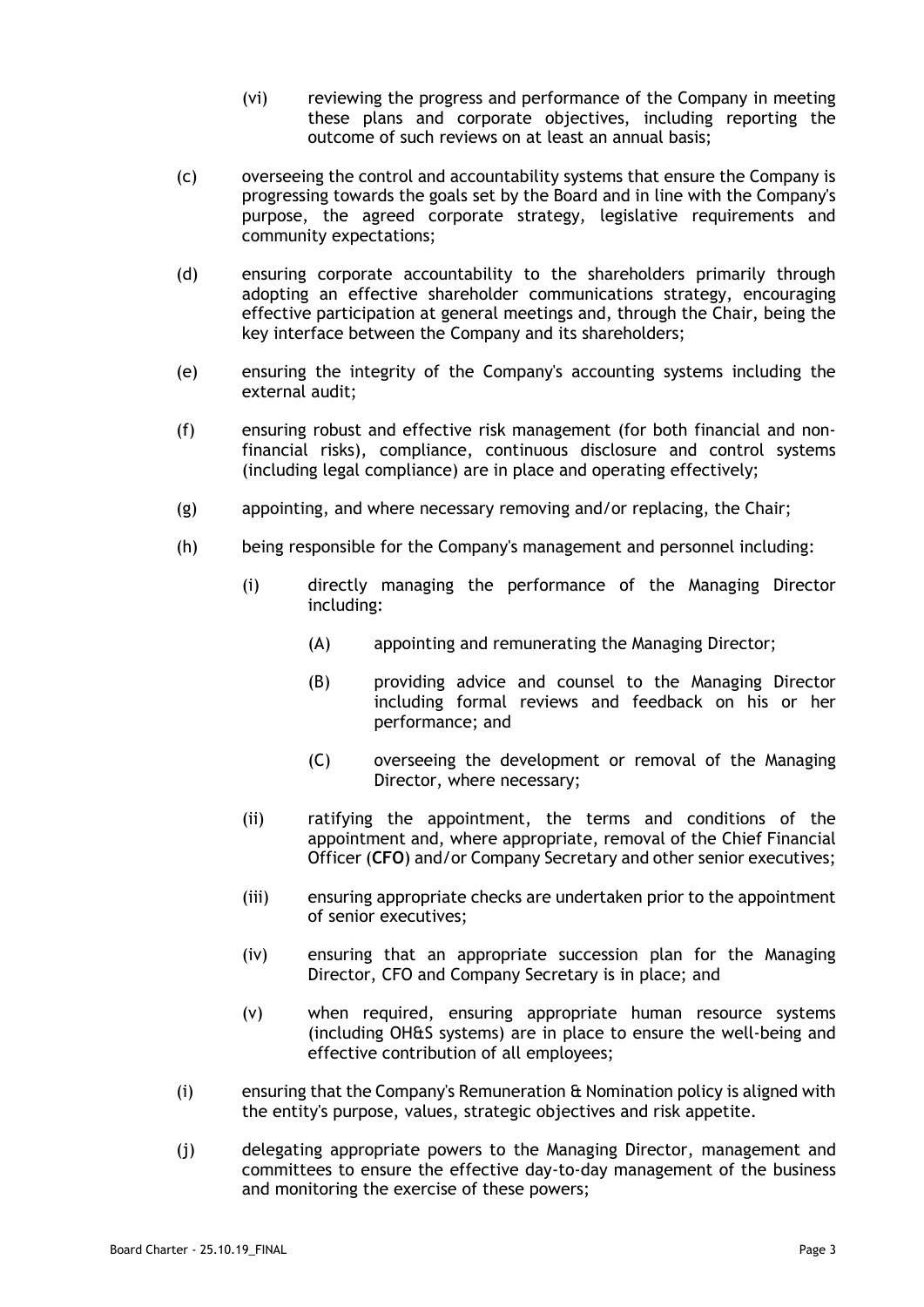- (k) ensuring Directors receive briefings on material developments in laws, regulations and accounting standards relevant to the Company;
- (l) where required, challenging management and holding it to account; and
- (m) making all decisions outside the scope of these delegated powers.

The detail of some Board functions may be handled through Board Committees as and when the size and scale of operations requires such committees. However, the Board as a whole is responsible for determining the extent of powers residing in each Committee and is ultimately responsible for accepting, modifying or rejecting Committee recommendations.

### <span id="page-6-0"></span>**2. Board structure**

#### <span id="page-6-1"></span>**2.1 Number of Directors**

The Board has determined that, consistent with the size of the Company and its activities, the Board shall be comprised of a minimum three (3) Directors, and where two of whom should be non-executive.

The Board's policy is that the majority of Directors shall be independent, nonexecutive Directors at a time when the size of the Company and its activities warrants such a structure. This will ensure that all Board discussions or decisions have the benefit of outside views and experience, and that the majority of Directors will be free of any interests or influences that could, or could reasonably be perceived to, materially interfere with the Director's ability to act in the best interests of the Company.

The Board has adopted the definition of independence set out in the ASX Corporate Governance Council Corporate Governance Principles and Recommendations (4<sup>th</sup> Edition) as set out in Annexure A.

The independence of the Company's Non-Executive Directors will be assessed on an ongoing basis.

In the opinion of the Board, all Directors should bring specific skills and experience that add value to the Company.

When considering the potential reappointment of an existing director, the Board will take into account its skills matrix which sets out the mix of skills and diversity that the Board currently has or is looking to achieve in its membership.

When considering vacancies, the Board will take into account a candidate's capacity to enhance the skills matrix and experience of the Board.

#### <span id="page-6-2"></span>**2.2 Appointment of Directors**

The Company may, by ordinary resolution, increase or decrease the number of Directors and may also determine in what rotation the increased or decreased number is to go out of office and otherwise in accordance with the Constitution. The Company will undertake appropriate checks before appointing a person and provide security holders with all material information in its possession relevant to a decision on whether or not to elect or re-elect a Director.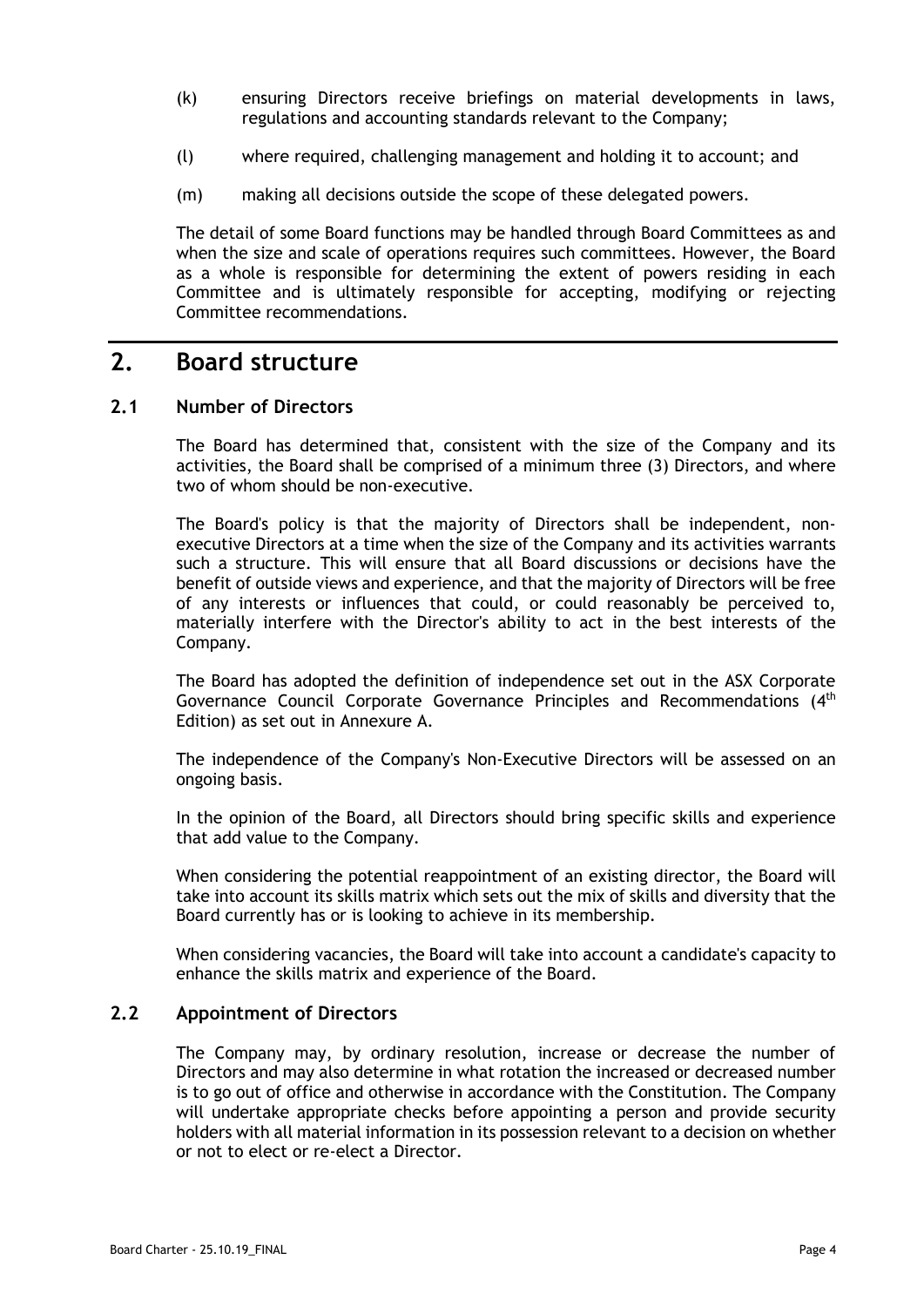### <span id="page-7-0"></span>**2.3 Skills required on the Board**

The Board will review capabilities, technical skills and personal attributes of its directors. It will normally review the Board's composition against those attributes and recommend any changes in Board composition that may be required. An essential component of this will be the time availability of Directors.

#### <span id="page-7-1"></span>**2.4 Written agreement**

The Company shall have a written agreement with each Director and senior executive setting out the terms of their appointment. The agreement should be with the Director or senior executive personally unless the Company is engaging a bona fide professional services firm.

### <span id="page-7-2"></span>**2.5 Duration of appointment**

In the interest of ensuring a continual supply of new talent to the Board, non- executive Directors will serve for a maximum of 10 years unless there are exceptional circumstances. The exception to this policy is that a Director who is serving as Chair at the conclusion of the usual maximum term may serve an additional term in that role. If a Director has served in their position for more than 10 years, the Board will regularly assess if their independence may have been compromised.

### <span id="page-7-3"></span>**2.6 Vacation of office**

Subject to clause [2.5,](#page-7-2) it is envisaged that Directors shall remain on the Board until required to vacate the office by law or as detailed in the Constitution.

## <span id="page-7-4"></span>**3. The role of individual Directors**

As members of the peak decision-making body in the Company, Directors share ultimate responsibility for the Company's overall success. Therefore, Directors have an individual responsibility to ensure that the Board is undertaking its responsibilities. Directors need to ensure that the Board is providing:

- (a) leadership to the Company, particularly in the areas of ethics and culture;
- (b) a clear and appropriate strategic direction;
- (c) upholding the Company's values;
- (d) accountability to key stakeholders, particularly shareholders;
- (e) oversight of policies;
- (f) oversight of all control and accountability systems including all financial operations and solvency, risk management, monitoring conduct that is inconsistent with the Company's code of conduct and compliance with material legal and regulatory requirements;
- (g) an effective management team and appropriate personnel policies as and when required; and
- (h) timely and effective decisions on matters reserved to it.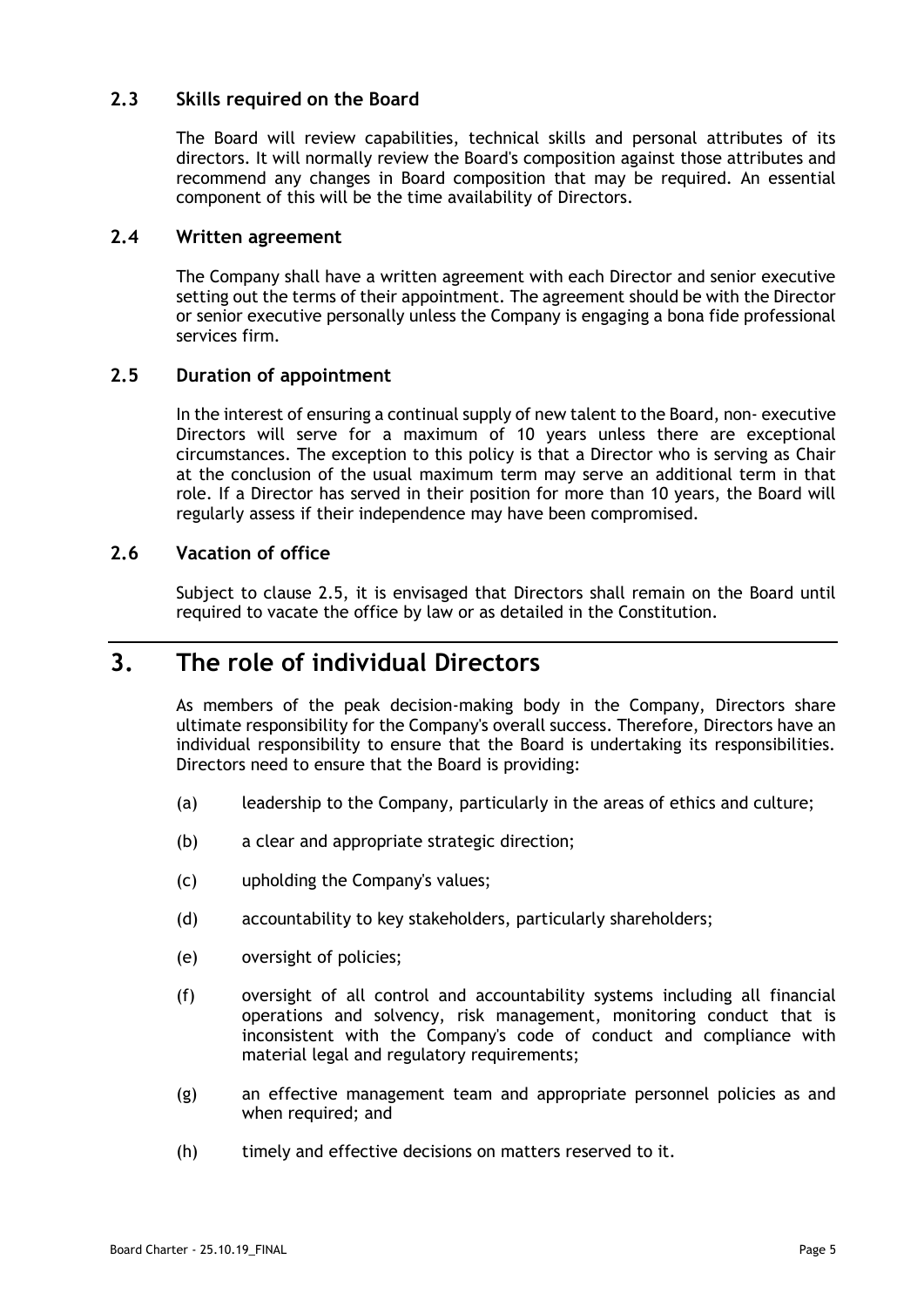### <span id="page-8-0"></span>**3.1 Directors' code of conduct**

In accordance with legal requirements and agreed ethical standards, Directors and key executives of the Company:

- (a) will act honestly, in good faith and in the best interests of the whole Company;
- (b) owe a fiduciary duty to the Company as a whole;
- (c) have a duty to use due care and diligence in fulfilling the functions of office and exercising the powers attached to that office;
- (d) will undertake diligent analysis of all proposals placed before the Board;
- (e) will act with a level of skill expected from directors and key executives of a publicly listed company;
- (f) will use the powers of office for a proper purpose, in the best interests of the Company as a whole;
- (g) will demonstrate commercial reasonableness in decision making;
- (h) will not make improper use of information acquired as Directors and key executives;
- (i) will not disclose non-public information except where disclosure is authorised or legally mandated; $1$
- (j) will keep confidential, information received in the course of the exercise of their duties and such information remains the property of the Company from which it was obtained and it is improper to disclose it, or allow it to be disclosed, unless that disclosure has been authorised by the person from whom the information is provided, or is required by law;
- $(k)$  will not take improper advantage of the position of Director<sup>2</sup> or use the position for personal gain or to compete with the Company;
- (l) will not take advantage of Company property or use such property for personal gain or to compete with the Company;
- (m) will protect and ensure the efficient use of the Company's assets for legitimate business purposes; $<sup>1</sup>$ </sup>
- (n) will not allow personal interests, or the interest of any associated person, to conflict with the interests of the Company;
- (o) have an obligation to be independent in judgment and actions and directors will take all reasonable steps to be satisfied as to the soundness of all decisions of the Board;
- (p) will make reasonable enquiries to ensure that the Company is operating efficiently, effectively and legally, towards achieving its goals;
- (q) will not engage in conduct likely to bring discredit upon the Company;<sup>2</sup>
- (r) will encourage fair dealing by all employees with the Company's customers, suppliers, competitors and other employees as and when those dealings occur;<sup>1</sup>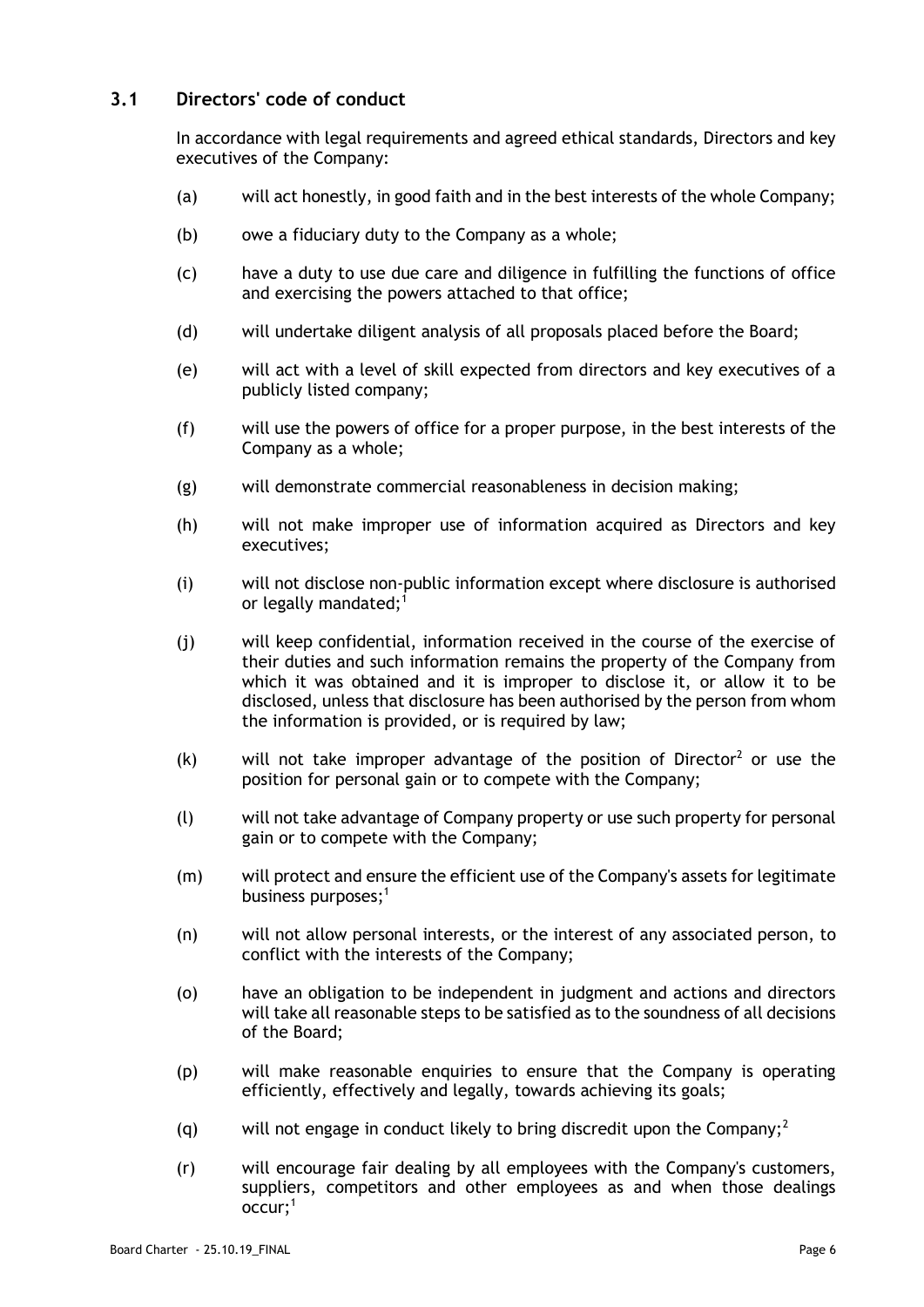- (s) will encourage the reporting of unlawful/unethical behaviour and actively promote ethical behaviour and protection for those who report violations in good faith;<sup>1</sup>
- (t) will give their specific expertise generously to the Company; and
- (u) have an obligation, at all times, to comply with the spirit, as well as the letter of the law and with the principles of this  $Code<sup>2</sup>$ .

#### <span id="page-9-0"></span>**3.2 Expectations of Directors in Board process**

Since the Board needs to work together as a group, Directors need to establish a set of standards for Board meetings. At the Company, it is expected that Directors shall, in good faith, behave in a manner that is consistent with generally accepted procedures for the conduct of meetings at all meetings of the Board. This will include, but not be limited to:

- (a) behaving in a manner consistent with the letter and spirit of the Corporate Code of Conduct;
- (b) acting in a businesslike manner;
- (c) acting in accordance with the Constitution and Board policies;
- (d) addressing issues in a confident, firm and friendly manner;
- (e) preparing thoroughly for each Board or Committee event;
- (f) using judgment, common sense and tact when discussing issues;
- (g) minimising irrelevant conversation and remarks;
- (h) ensuring that others are given a reasonable opportunity to put forward their views;
- (i) refraining from interruption or interjection when a speaker has the floor; and
- (j) being particularly sensitive in interpreting any request or direction from the Chair that aims to ensure the orderly and good-spirited conduct of the meeting.

Directors are expected to be forthright in Board meetings and have a duty to question, request information, raise any issue, and fully canvas all aspects of any issue confronting the Company, and cast their vote on any resolution according to their own judgment.

Outside the boardroom, however, Directors will support the letter and spirit of Board decisions in discussions with all stakeholders including any shareholders, special interest groups, customers, staff, suppliers and any other parties.

Directors will keep confidential all Board discussions and deliberations. Similarly, all confidential information received by a Director in the course of the exercise of the Director's duties remains the property of the Company and is not to be discussed outside the boardroom. It is improper to disclose it, or allow it to be disclosed, unless that disclosure is required by law and in any event should not be disclosed without appropriate authorisation.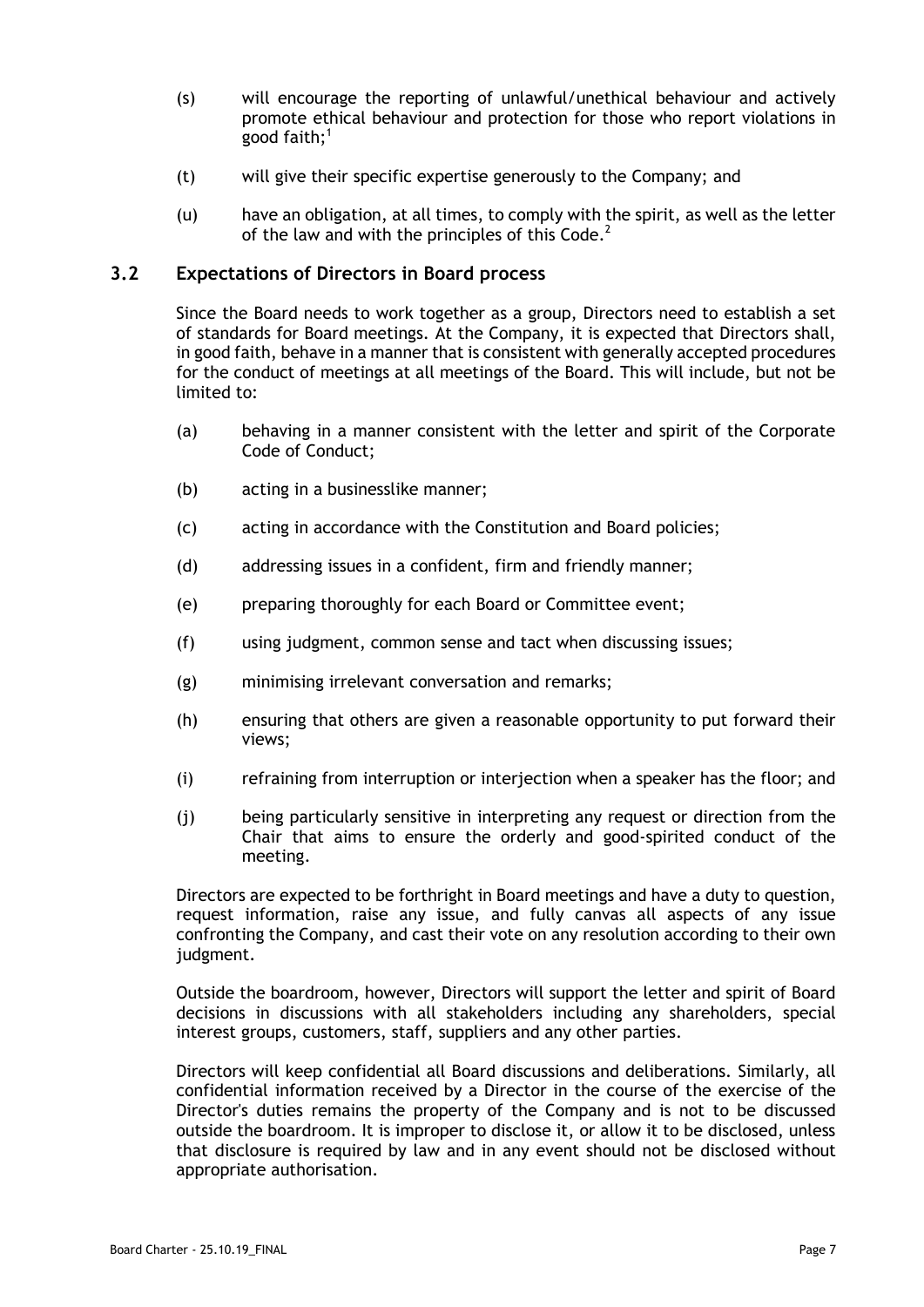### <span id="page-10-0"></span>**3.3 Conflict of interest and related party transactions**

#### (a) Conflicts of interest

Directors must disclose to the Board actual or potential conflicts that may or might reasonably be thought to exist between the interests of the Director and the interests of the Company. On appointment, Directors will have an opportunity to declare any such interests.

Directors should update this disclosure by notifying the Company Secretary in writing as soon as they become aware of any conflicts. Directors are also expected to indicate to the Chair any actual or potential conflict of interest situation as soon as it arises.

The Board can request a Director to take reasonable steps to remove the conflict of interest. If a Director cannot or is unwilling to remove a conflict of interest then the Director must absent himself or herself from the room when discussion and voting occur on matters to which the conflict relates. The entry and exit of the Director concerned will be minuted by the Company Secretary. Directors do not have to give notice of a conflict or absent themselves in accordance with section 191(2) or section 195 of the Corporations Act, including, without limitation when either:

- (i) conflict of interest relates to an interest common to all Company members/shareholders; or
- (ii) the Board passes a resolution that:
	- (A) identifies the Director, the nature and extent of the Director's interest; and
	- (B) clearly states that the other Directors are satisfied that the interest should not disqualify the Director concerned from discussion and/or voting on the matter.

#### (b) Related party transactions

Related party transactions include any financial transaction between a Director or officer and the Company and will be reported in half yearly and annual reports.

In general, the Corporations Act requires related party transactions to be approved by the shareholders; the Board cannot, except in certain limited circumstances, approve these transactions. Examples of exemptions to this requirement occur where the financial benefit is given on arm's length terms, or is considered to be reasonable remuneration to an officer or employee.

The Board has also resolved that where applications are made by a related party to a Director or officer of the Company then the Director or officer shall exclude himself/herself from the approval process.

Related party for this process has the meaning given to that term in Section 228 of the Corporations Act and includes:

- <span id="page-10-2"></span><span id="page-10-1"></span>(i) a spouse or de facto spouse of the Director or officer;
- (ii) a parent, son or daughter of the Director or officer or their spouse or de facto spouse; or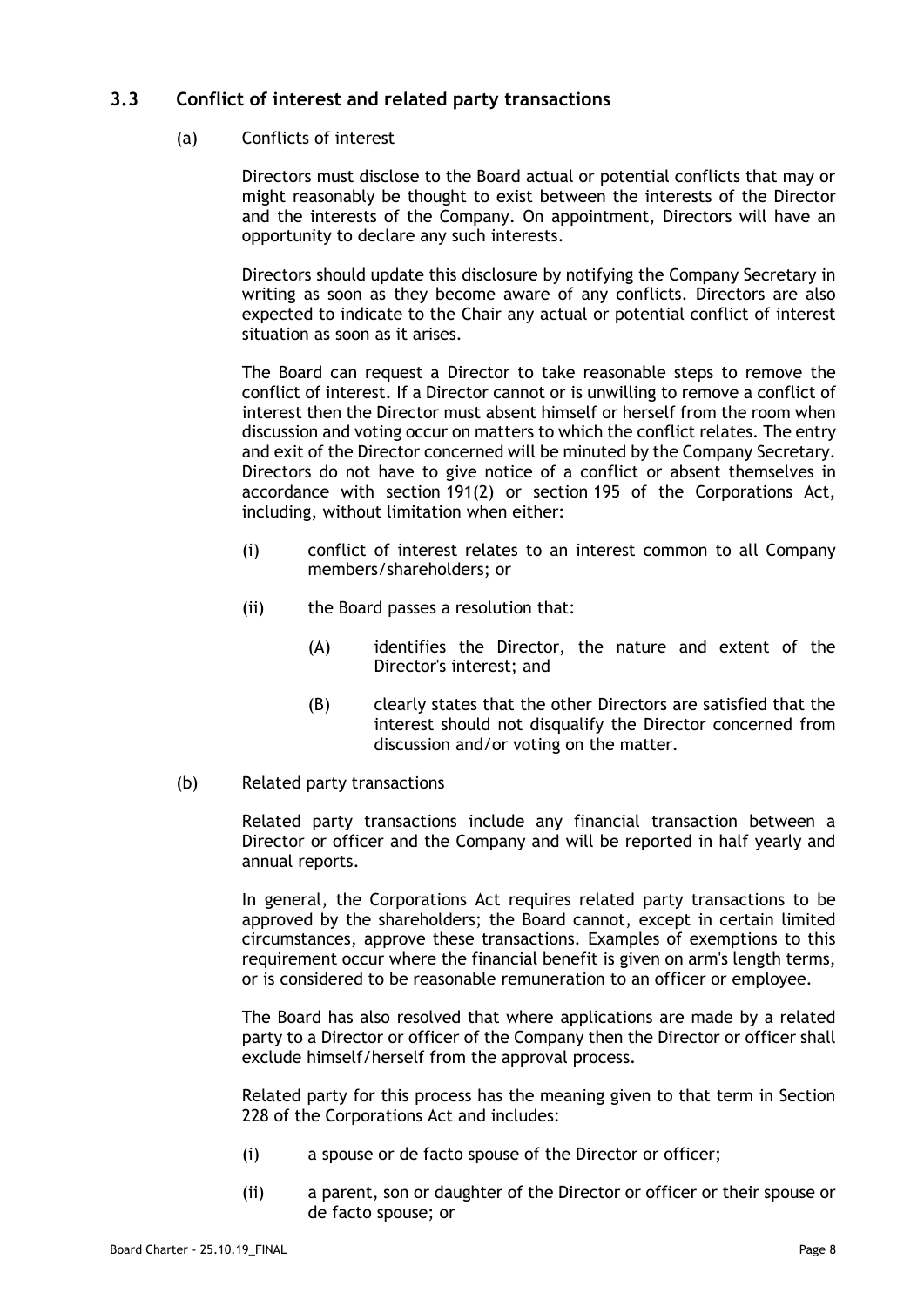(iii) an entity over which the Director or officer or a related party defined in paragraph [\(i\)](#page-10-1) or [\(ii\)](#page-10-2) has a controlling interest.

#### <span id="page-11-0"></span>**3.4 Emergency contact procedures**

As there is the occasional need for urgent decisions, Directors should leave with the Company Secretary any contact details, either for themselves or for a person who knows their location, so that all Directors can be contacted within 24 hours in cases of a written resolution or other business.

## <span id="page-11-1"></span>**4. The role of the Chair**

When considered appropriate, based on the Company's size and level of operations, the Chair of the Board will be an independent Director. The Chair will not be the same person as the Managing Director. The Chair's role is a key one within the Company. The Chair is considered the "lead" Director and utilises his/her experience, skills and leadership abilities to facilitate the governance processes.

There are two main aspects to the Chair's role. They are the Chair's role within the boardroom and the Chair's role outside the boardroom.

#### <span id="page-11-2"></span>**4.1 Inside the boardroom**

Inside the boardroom the role of the Chair is to:

- (a) establish and approving the agenda for Board meetings in consultation with the Managing Director;
- (b) chair Board meetings;
- (c) ensuring adequate time in Board meeting for discussion of all agenda items including strategic issues;
- (d) be clear on what the Board has to achieve, both in the long and short term;
- (e) provide guidance to other Board members about what is expected of them;
- (f) facilitating effective contribution of all directors and promoting constructive and respectful relations between directors and between the Board and management;
- (g) ensure that Board meetings are effective in that:
	- (i) the right matters are considered during the meeting (for example, strategic and important issues);
	- (ii) matters are considered carefully and thoroughly;
	- (iii) all Directors are given the opportunity to effectively contribute; and
	- (iv) the Board comes to clear decisions and resolutions are noted;
- (h) brief all Directors in relation to issues arising at Board meetings;
- (i) ensure that the decisions of the Board are implemented properly; and
- (j) ensure that the Board behaves in accordance with its Code of Conduct.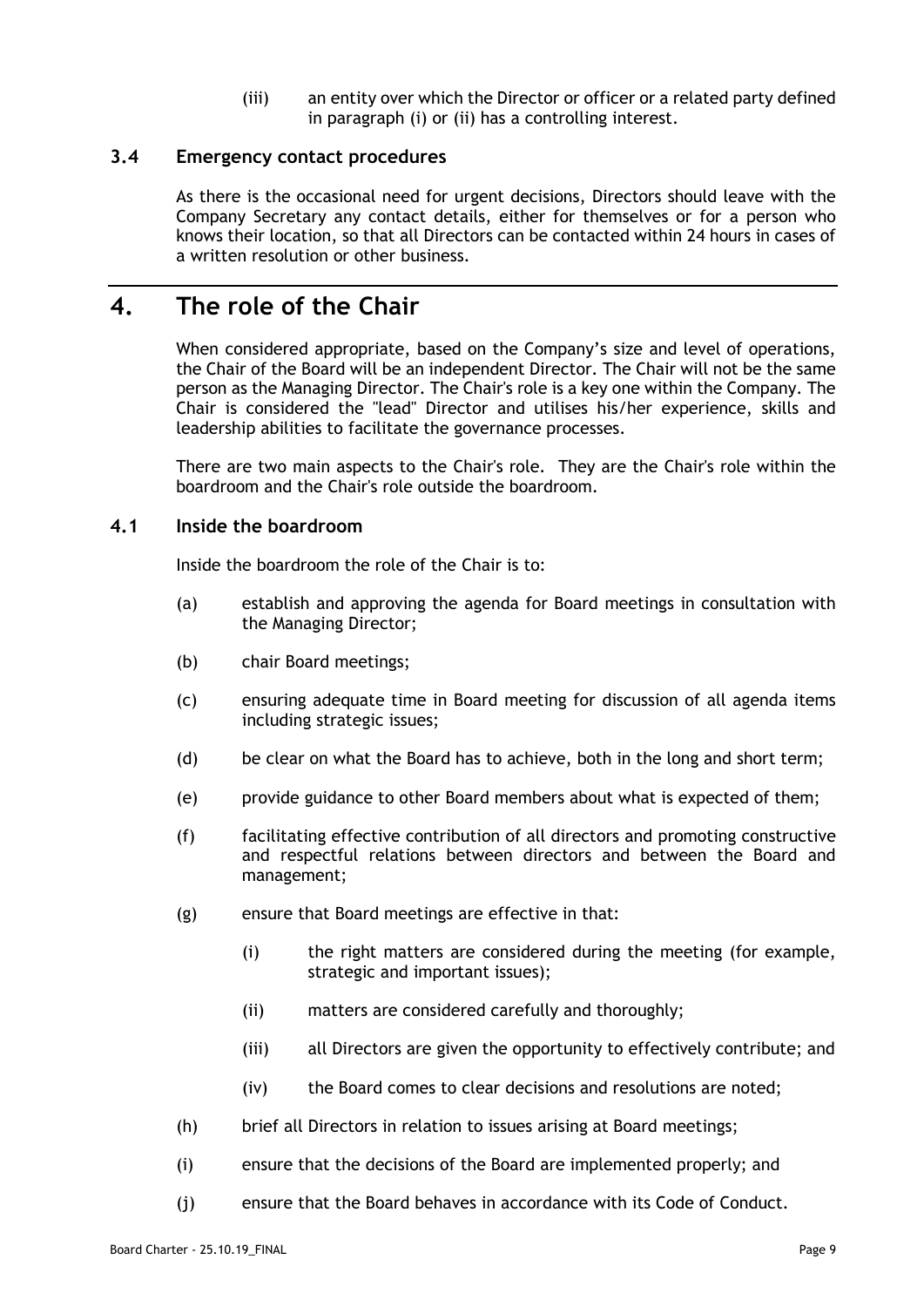### <span id="page-12-0"></span>**4.2 Outside the boardroom**

Outside the boardroom the role of the Chair is to:

- (a) in conjunction with the Managing Director, undertake appropriate public relations activities;
- (b) be the spokesperson for the Company at the AGM and in the reporting of performance and profit figures;
- (c) be the major point of contact between the Board and the Managing Director;
- (d) be kept fully informed of current events by the Managing Director on all matters which may be of interest to Directors;
- (e) regularly review with the Managing Director, and such other senior officers as the Managing Director recommends, progress on important initiatives and significant issues facing the Company; and
- (f) provide mentoring for the Managing Director.

# <span id="page-12-1"></span>**5. The role of the Company Secretary**

The Company Secretary is charged with facilitating the Company's corporate governance processes and so holds primary responsibility for ensuring that the Board processes and procedures run efficiently and effectively. The Company Secretary is accountable to the Board, through the Chair, on all governance matters and reports directly to the Chair as the representative of the Board. The Company Secretary is appointed and dismissed by the Board and all Directors have, as of right access to the Company Secretary.

The tasks of the Company Secretary shall include:

- (a) Meetings and minutes
	- (i) notifying the directors in advance of a meeting of the Board;
	- (ii) ensuring that the agenda and Board papers as and when they are required, are prepared and forwarded to Directors prior to Board meetings;
	- (iii) recording, maintaining and distributing the minutes of all Board and Board Committee meetings as required;
	- (iv) maintaining a complete set of Board papers (which may be in electronic form), preparing for and attending all annual and extraordinary general meetings of the Company;
	- (v) recording, maintaining and distributing the minutes of all general meetings of the Company.
- (b) Compliance
	- (i) overseeing the Company's compliance program and ensuring the Company's compliance and reporting obligations are met;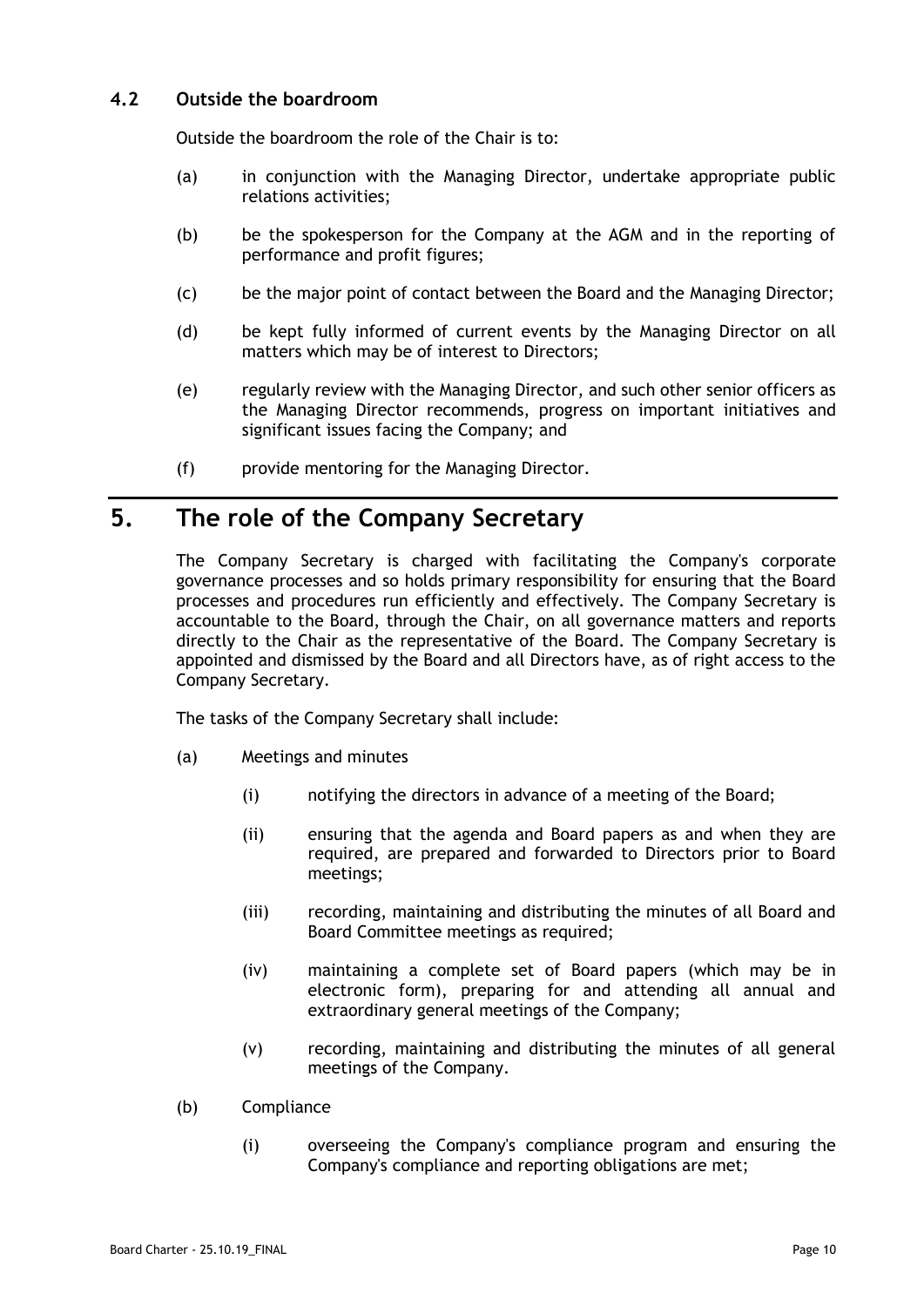- (ii) ensuring all requirements of ASIC, the ATO and any regulatory bodies are fully met; and
- (iii) providing counsel on corporate governance principles and Director liability.
- (c) Governance administration
	- (i) maintaining a Register of Company Policies as approved by the Board;
	- (ii) maintaining, updating and ensuring that all Directors have access to an up-to-date copy of the Board Charter and associated governance documentation;
	- (iii) maintaining the complete list of the delegations of authority;
	- (iv) reporting at Board meetings the documents executed under a power of attorney, or under the common seal; and
	- (v) any other services the Chair or Board may require.

### <span id="page-13-0"></span>**6. The role of the Managing Director**

The Managing director is responsible for the attainment of the Company's goals and vision for the future, in accordance with the strategies, policies, programs and performance requirements approved by the Board. The position reports directly to the Board.

If there is no Managing director appointed at any given time, the Board will nominate another executive director to undertake the role/responsibilities assigned to the Managing director under this Board Charter.

The Managing director primary objective is to ensure the ongoing success of the Company through being responsible for all aspects of the management and development of the Company.

The Managing director is of critical importance to the Company in guiding the Company to develop new and imaginative ways of winning and conducting business. The Managing director must have the industry knowledge and credibility to fulfil the requirements of the role.

The Managing director will, as and when the size, nature and scale of the Company's activities requires it, manage a team of executives responsible for all functions contributing to the success of the Company.

The Managing director specific responsibilities will include:

- (a) develop, in conjunction with the Board, the Company's vision, values, and goals;
- (b) responsibility for the achievement of corporate goals and objectives;
- (c) development of short, medium and long term corporate strategies and planning to achieve the Company's vision and overall business objectives;
- (d) preparation of business plans and reports with the management;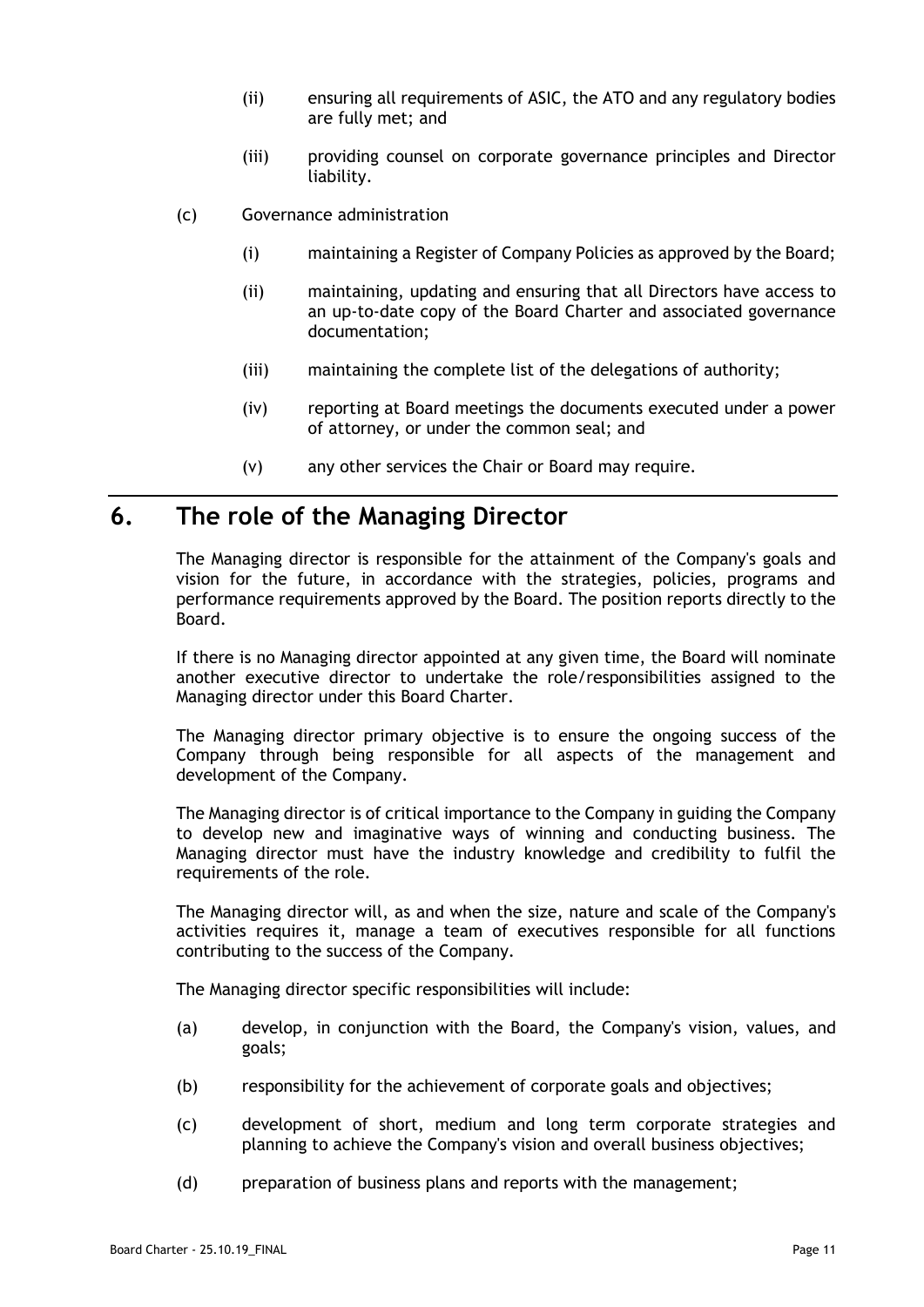- (e) developing with the Board the definition of ongoing corporate strategy;
- (f) implementing and monitoring strategy and reporting/presenting to the Board on current and future initiatives;
- (g) advise the Board regarding the most effective organisational structure and oversee its implementation;
- (h) assessment of business opportunities of potential benefit to the Company;
- (i) responsibility for proposals for major capital expenditure to ensure their alignment with corporation strategy and justification on economic grounds;
- (j) sustain competitive advantage through maximising available resources, encouraging staff commitment and strategically aligning the corporate culture with the organisation's goals and objectives;
- (k) establish and maintain effective and positive relationships with Board members, shareholders, customers, suppliers and other government and business liaisons;
- (l) undertake the role of key Company spokesperson;
- (m) recommend policies to the Board in relation to a range of organisational issues including delegations of authority, consultancies and performance incentives;
- (n) ensure statutory, legal and regulatory compliance and comply with corporate policies and standards;
- (o) ensure appropriate risk management practices and policies are in place;
- (p) develop and motivate direct reports and their respective teams;
- (q) select and appoint key staff as and when required (direct reports); and
- (r) ensure there is an appropriate staff appraisal system in place in the Company.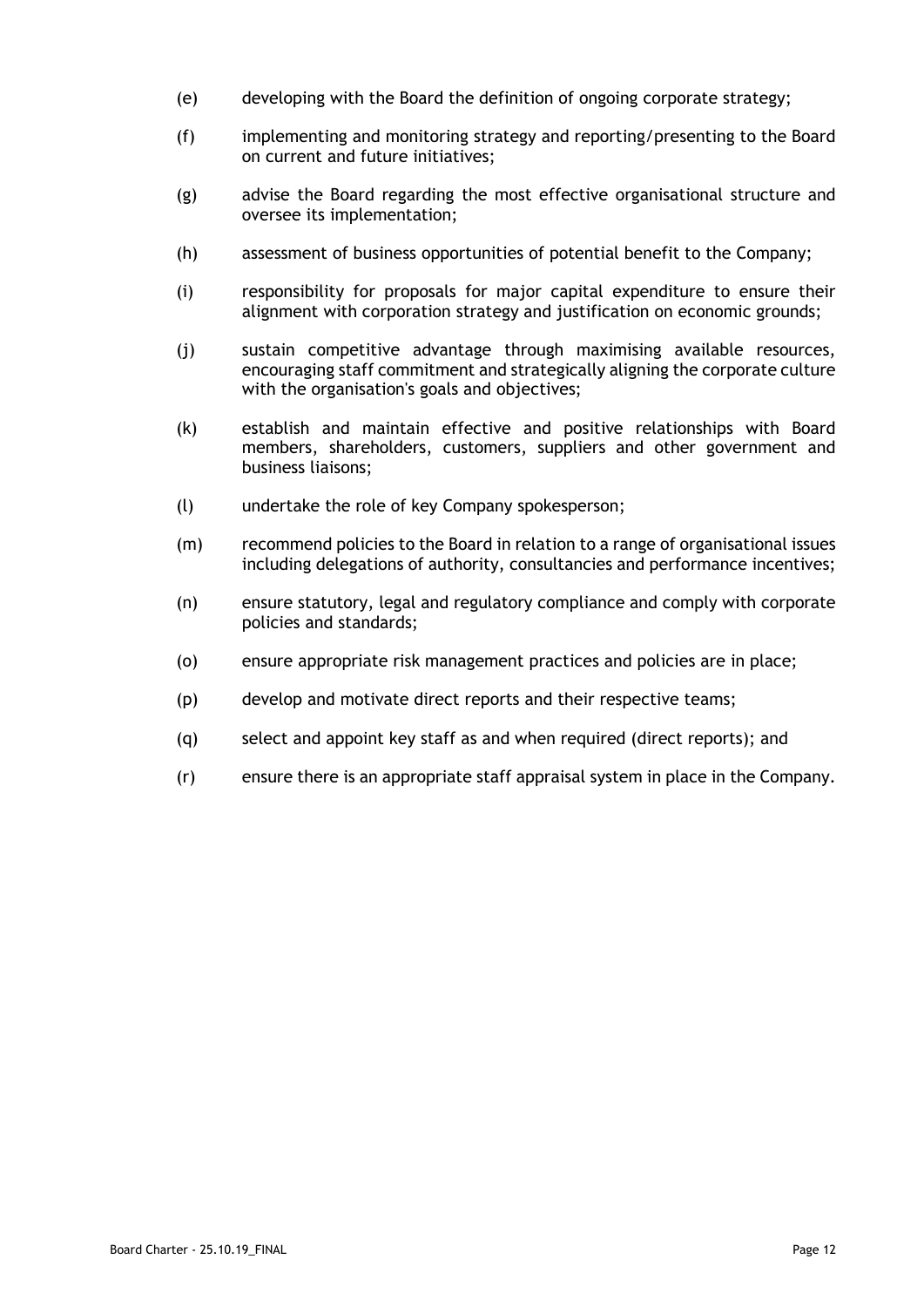## <span id="page-15-1"></span><span id="page-15-0"></span>**1. Board meetings**

Board meetings are a fundamental component of governance processes. Each Board meeting is critical, as it is the main opportunity for directors to:

- (a) obtain and exchange information with the management team;
- (b) obtain and exchange information with each other; and
- (c) make decisions.

The Board meeting agenda is equally as important because it shapes the information flow and subsequent discussion.

### <span id="page-15-2"></span>**1.2 Meeting frequency**

Given the size of the Company, and the scale of its activities, the Board will meet not less than six times per year and, unless otherwise agreed, Committees (where established) will meet not less than twice per year. Where Board and Committee meetings are scheduled for the same month, where possible, Committee meetings will precede the Board meeting by at least one week to allow the circulation of the minutes of the Committee meeting prior to the Board meeting.

### <span id="page-15-3"></span>**1.3 Meeting time and location**

The Board will usually meet at the offices of the Company in Australia, The commencement time will vary depending on the agenda of each individual meeting, the availability of key participants and the location in which the meeting is taking place. It is recognised that meetings may take place by teleconference or videoconference.

#### <span id="page-15-4"></span>**1.4 Meeting language**

If a Director does not speak the language in which the Board meeting is proposed to be held in and key documents written, processes will be adopted to ensure that the Director understands and can contribute to discussions at those meetings and understand and discharge their obligations in relation to those documents.

### <span id="page-15-5"></span>**1.5 Meeting cycle**

When the size of the Company and the scale of its activities warrants it, and to assist the smooth running of Board processes, the Board will adopt an indicative cycle as follows. The indicative cycle gives Board members seven days to review the agenda and Board papers to save valuable time at meetings by being prepared for discussions and allowing them to seek clarification or further information in advance on ambiguous items.

Under normal circumstances and when warranted, Board meetings shall follow the following indicative cycle:

| <b>ITEM</b>                                                         | <b>DAY</b> |
|---------------------------------------------------------------------|------------|
| Draft agenda prepared by the Company Secretary                      |            |
| Company Secretary updates actions arising from the previous meeting |            |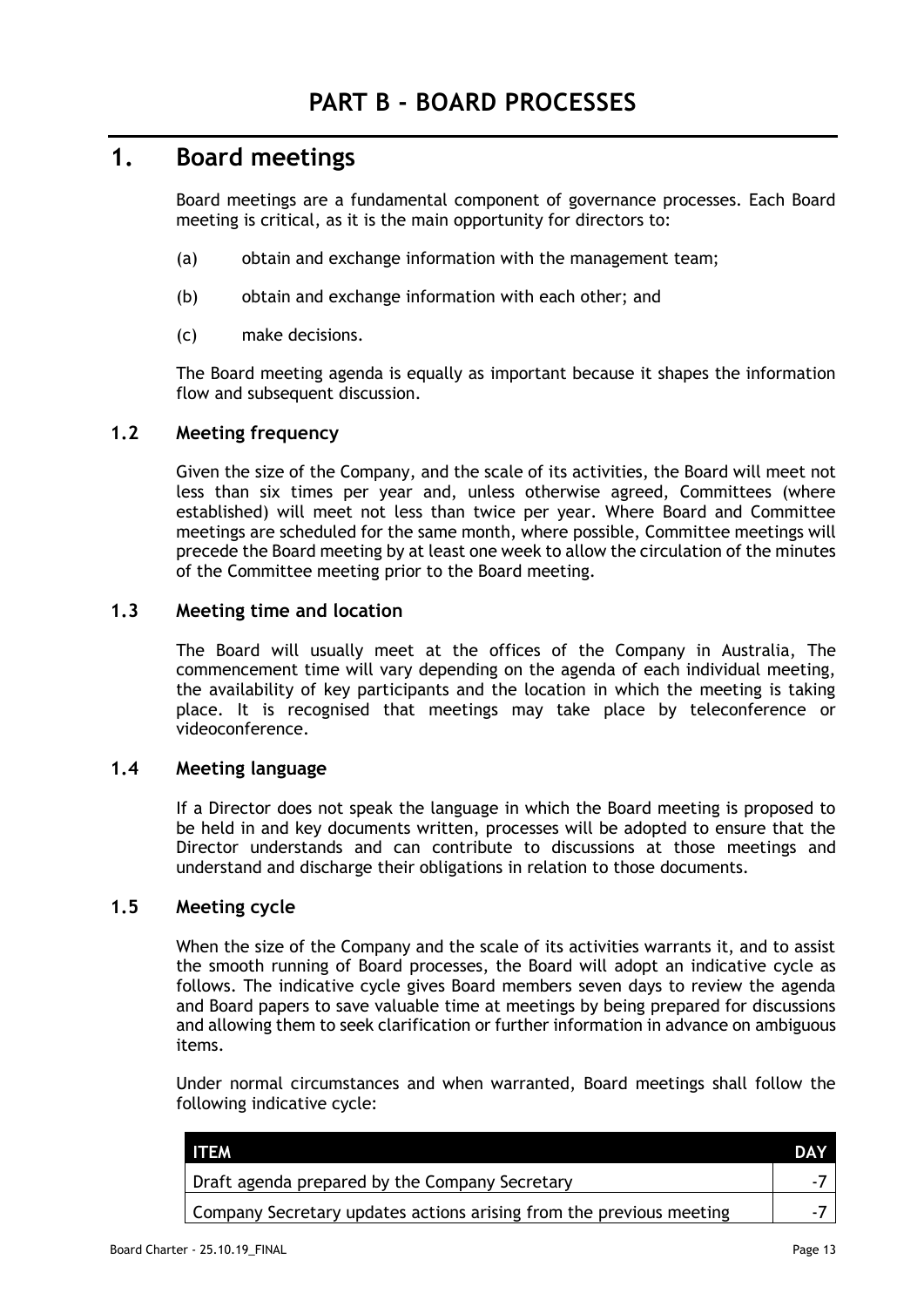| Company Secretary reviews the proposed agenda with the Chair |       |
|--------------------------------------------------------------|-------|
| Board papers and agenda are finalised                        |       |
| Board papers are printed                                     |       |
| All Board papers are circulated to Board meeting attendees   |       |
| Board meeting                                                |       |
| Draft minutes sent to Chair                                  |       |
| Draft minutes sent to Directors                              | 1በ-15 |

All days indicated are calculated in relation to the Board meeting day (day zero).

Please note that this is an indicative cycle only. The actual timing of events in the lead up to and follow up from Board meetings will be dependent upon the circumstances surrounding each individual meeting.

### <span id="page-16-0"></span>**1.6 Conduct of meeting**

The Chair will determine the degree of formality required at each meeting while maintaining the decorum of such meetings. As such the Chair will:

- (a) ensure that all members are heard;
- (b) retain sufficient control to ensure that the authority of the Chair is recognised. This may require a degree of formality to be introduced if this is necessary to advance the discussion;
- (c) take care that the decisions are properly understood and well recorded; and
- (d) ensure that the decisions and debate are completed with a formal resolution recording the conclusions reached.

### <span id="page-16-1"></span>**1.7 Quorum and voting at meetings**

In order for a decision of the Board to be valid a quorum of Directors must be present. A quorum will be 2 Directors present, in person or by instantaneous communication device or as otherwise stipulated in the Constitution. Questions arising at Board meetings are to be decided by a majority vote of Directors who are present and entitled to vote.

#### <span id="page-16-2"></span>**1.8 Emergency decision making**

A resolution in writing signed by all Directors in accordance with the Company's Constitution and the Corporations Act shall be as valid and effectual as if it had been passed at a meeting of Directors duly convened and held and otherwise in accordance with the Company's Constitution.

## <span id="page-16-3"></span>**2. Board meeting agenda**

### <span id="page-16-4"></span>**2.1 Agenda content**

An agenda will be prepared for each Board and Committee meeting.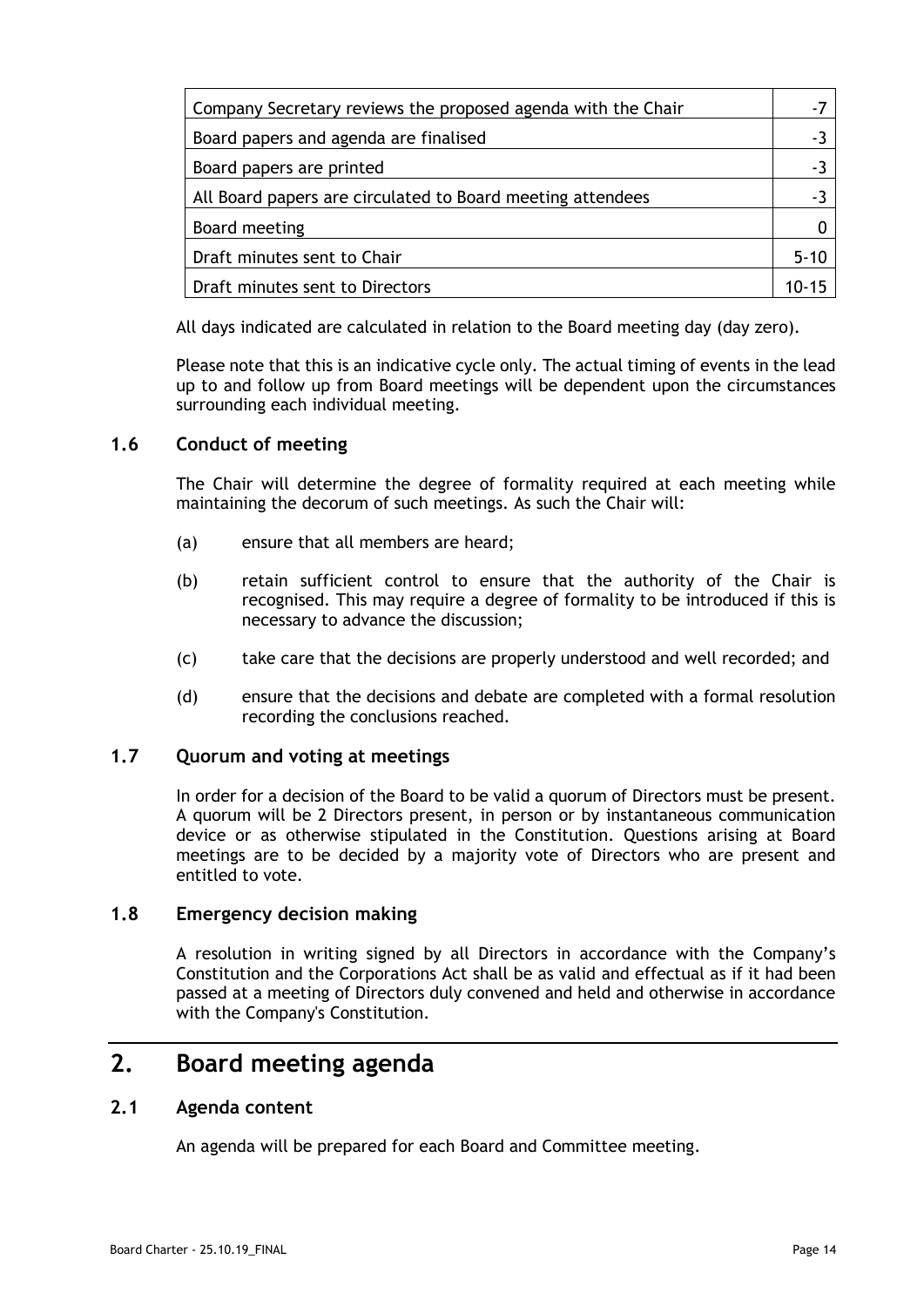### <span id="page-17-0"></span>**2.2 Agenda preparation**

The Company Secretary, in consultation with the Chair and the Managing Director is responsible for preparing an agenda for each Board meeting. However, any Director may request items to be added to the agenda for upcoming meetings.

## <span id="page-17-1"></span>**3. Board papers**

### <span id="page-17-2"></span>**3.1 Preparation and circulation of Board papers**

The Company Secretary together with the Managing Director is responsible for the preparation and circulation of Board papers should they be required. The Board papers if so required will be circulated to Directors prior to the Board meeting. If a Board paper relates to a matter in which there is a known conflict of interest with a particular Director then the relevant Board paper will be removed by the Company Secretary on the instructions of the Chair, from the set of Board papers sent to that Director. In the case of the Chair having a conflict of interest, the Board will appoint another Director to make final decisions on the forwarding of Board papers to the Chair.

### <span id="page-17-3"></span>**3.2 Retention of Board papers**

The Company Secretary maintains a complete set of Board papers at the Company's headquarters. However, individual Directors may retain their own Board papers in a secure location.

### <span id="page-17-4"></span>**4. Board minutes**

Minutes are to be a concise summary of the matters discussed at a Board Meeting. Minutes will contain a brief reference to relevant Board papers tabled plus any official resolutions adopted by Directors. All decisions will be recorded in the minutes by means of a formal resolution

## <span id="page-17-5"></span>**5. Board calendar**

In order to provide an even distribution of work over each financial year, the Board will adopt a twelve-month Board Calendar. Included will be all scheduled Board and Committee meetings as well as major corporate and Board activities to be carried out in particular months. Once initiated it will be updated and approved prior to the start of each financial year.

# <span id="page-17-6"></span>**6. Committees**

When the size of the Company and the scale of its activities warrant it the Board will institute the following committees:

- (a) Audit Committee;
- (b) Risk Committee; and
- (c) Remuneration and Nomination Committee.

When constituted, the charter for each of these Committees will be available on the Company's website. Nevertheless, the Board has the ability to alter the roles of each Committee as it sees fit.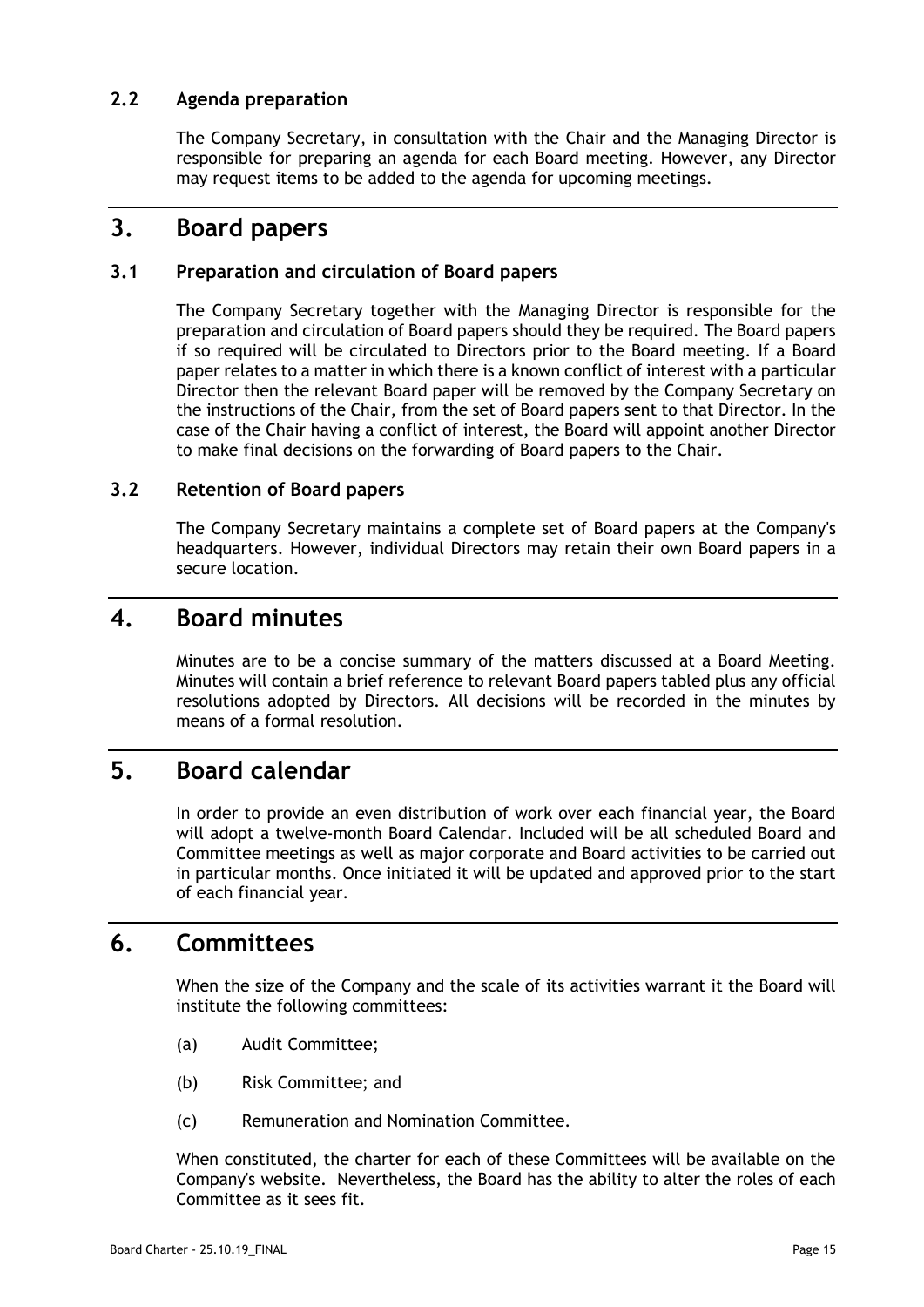# **PART C – KEY BOARD FUNCTIONS**

# <span id="page-18-1"></span><span id="page-18-0"></span>**1. The Board and strategy**

The Board will approve a formal strategic planning process that articulates the respective roles and levels of involvement of the Board, management and other employees and will review the strategic plan for the Company on a regular basis.

# <span id="page-18-2"></span>**2. Contacts and advisory role**

### <span id="page-18-3"></span>**2.1 Managing Director advisory role**

It is recognised that a key directorial duty is providing a sounding board for Managing Director ideas and challenges. Recognising that the Managing Director-Board relationship is critical to effective corporate governance, Directors should provide frank and honest advice to the Managing Director. It is expected that the Chair will play a key part of this role and will maintain regular contact with the Managing Director.

All advice should be constructive in nature and provided in a positive manner. Where appropriate, Directors should recommend possible alternative advisers if they do not feel adequately trained to assist.

#### <span id="page-18-4"></span>**2.2 Protocol for interaction with internal and external parties**

(a) Media contact and comment

The Board has designated the Managing Director or the Chair (where appropriate) to speak to the press on matters associated with the Company. In speaking to the press, the Managing Director or the Chair will not comment on price sensitive information that has not already been disclosed to a relevant authority, however, they may clarify previously released information. To assist in safeguarding against the inadvertent disclosure of price sensitive information the Managing Director and the Chair will be informed of what the Company has previously disclosed to the market on any issue prior to briefing anyone outside the Company.

Subject to the policies of the Board and any committee that the Board may appoint from time to time, the Chair is authorised to comment on:

- (i) annual and half yearly results at the time of the release of the annual or half yearly report;
- (ii) resolutions to be put to General Meetings of the Company;
- (iii) changes in Directors, any matter related to the composition of the Board or Board processes;
- (iv) any speculation concerning Board meetings or the outcomes of Board meetings; and
- (v) other maters specifically related to shareholders.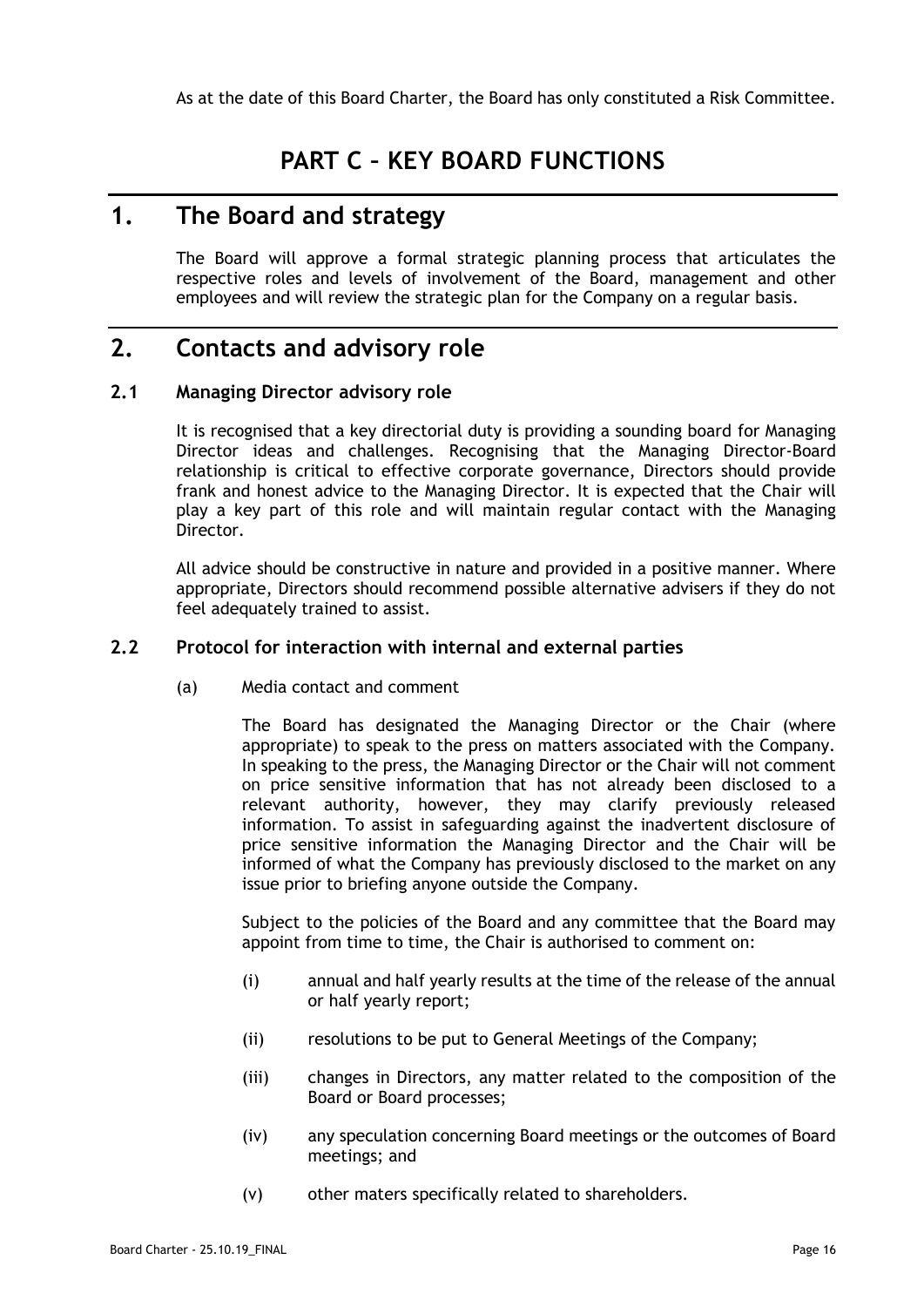Subject to the policies of the Board and any committee that the Board may appoint from time to time, the Managing Director is authorised to comment on:

- (i) the Company's future outlook;
- (ii) any operational matter;
- (iii) media queries concerning operational issues which reflect either positively or negatively on the Company;
- (iv) proposed or actual legal actions; and
- (v) queries and general discussion concerning the Company's industry.

See the Code of Conduct for further information relating to conduct of Employees.

(b) External communications including analyst briefings and responses to Shareholder questions

The Company discloses its financial and operational results to the market each year/half year/quarter as well as informing the market of other events throughout the year as they occur. Annual, half yearly and quarterly financial reports, media releases and AGM speeches are all lodged with the appropriate authority. As all financial information is disclosed, the Company will only comment on factual errors in information and underlying assumptions when commenting on market analysts' financial projections, rather than commenting on the projections themselves.

In addition to the above disclosures, the Company does conduct briefings and discussions with analysts and institutional investors. However, price sensitive information will not be discussed unless that particular information has been previously formally disclosed to the market via an announcement. Slides and presentations used in briefings will also be released immediately prior to the briefing to the market.

After the conclusion of each briefing or discussion if any price sensitive information was disclosed it will be announced immediately to the market.

### <span id="page-19-0"></span>**2.3 Hospitality and gifts**

While the Company recognises the need from time to time to give or accept customary business courtesies in accordance with ethical business practices, Directors and officers will not solicit such courtesies and will not accept gifts, services, benefits or hospitality that might influence, or appear to influence, the Directors' and officers' conduct in representing the Company.

# <span id="page-19-1"></span>**3. Monitoring**

Another essential function of the Board is to monitor the performance of the organisation in implementing its strategy and overall operational performance.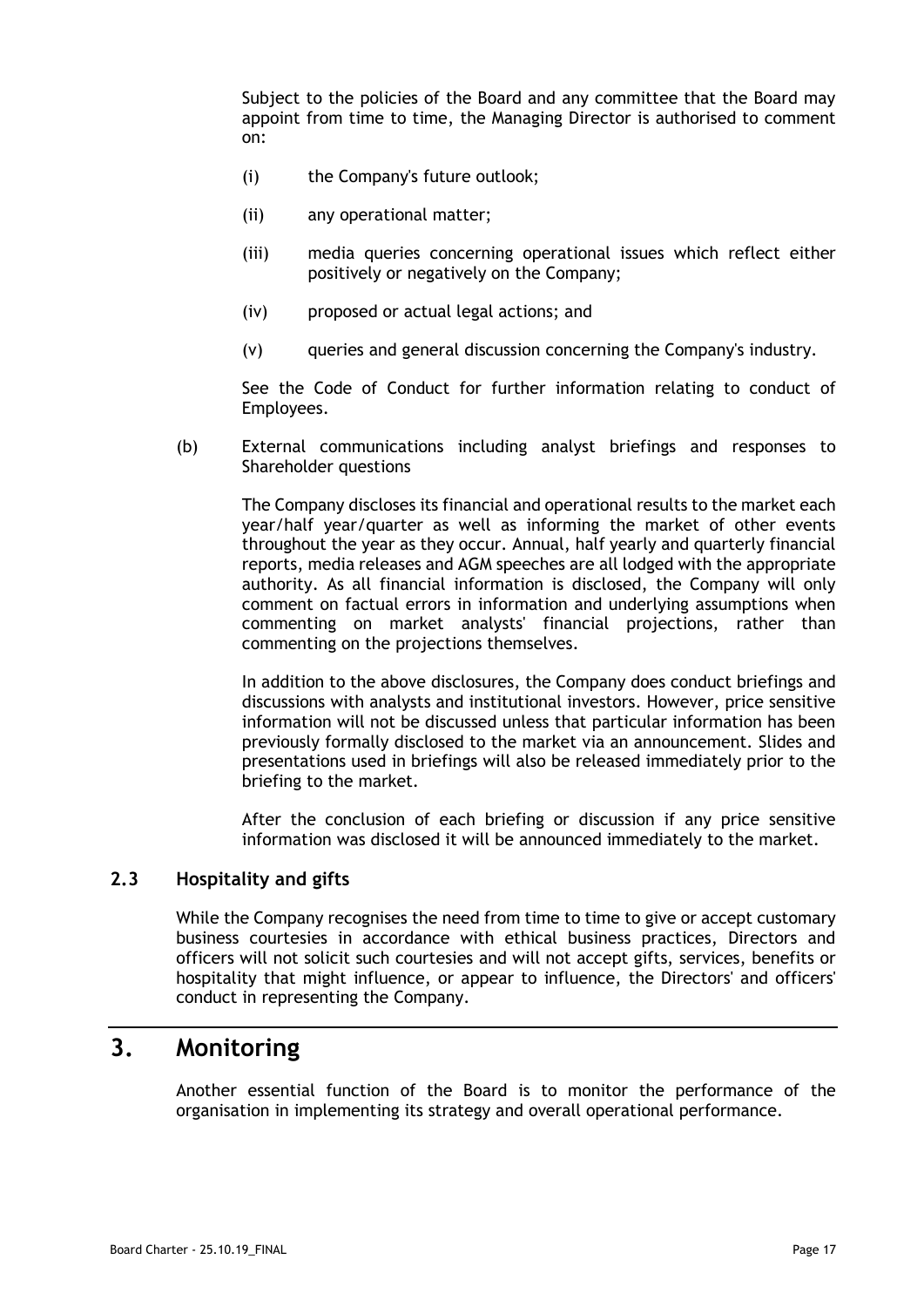### <span id="page-20-0"></span>**4. Risk and compliance management**

The Board is charged with overseeing, reviewing and ensuring the integrity and effectiveness of the Company's risk and compliance systems. The Board has an external independent auditor who is responsible for verifying the Company's compliance systems and reporting to the Board on those systems.

Since risk management is a complex and critical component of the Company's governance, the Board has established a Risk Committee to oversee and guide the detail of this topic. The Managing Director will be charged with implementing appropriate risk systems within the Company. Aspects of this process may be delegated.

Refer to the Risk Committee Charter.

The Board and Risk Committee reviews all major strategies and purchases for their impact on the risk facing the Company. The Company reviews annually its operations to update its risk profile. This occurs in conjunction with the strategic planning process.

As appropriate the Board will receive a report from the Risk Committee of risks identified.

As specified by Recommendation 4.2 of the ASX Corporate Governance Council's Corporate Governance Principles and Recommendations (4th Edition), the Managing Director and CFO provide a written declaration of assurance that their opinion, that the financial records of the Company for any half-year or full-year period have been properly maintained, comply with the appropriate accounting standards and give a true and fair view of the financial position and performance of the Company, has been formed on the basis of a sound system of risk management and internal control which is operating effectively.

# <span id="page-20-1"></span>**5. Delegation of authority**

Directors are responsible for any delegations of their responsibilities with regard to corporate operations. As such, they decide as a Board what Company matters are delegated to either specific Directors or management. In addition, they outline what controls are in place to oversee the operation of these delegated powers.

As a consequence, individual Directors have no individual authority to participate in the day-to-day management of the Company including making any representations or agreements with member companies, suppliers, customers, employees or other parties or organisations.

The exception to this principle occurs where the Board explicitly delegates an authority to the Director individually. Additionally, it is recognised that all Executive Directors will carry significant delegated authority by virtue of their management position.

Similarly, Committees and their members require specific delegations from the Board as a whole and these will be contained in each Committee's respective Terms of Reference or Charter.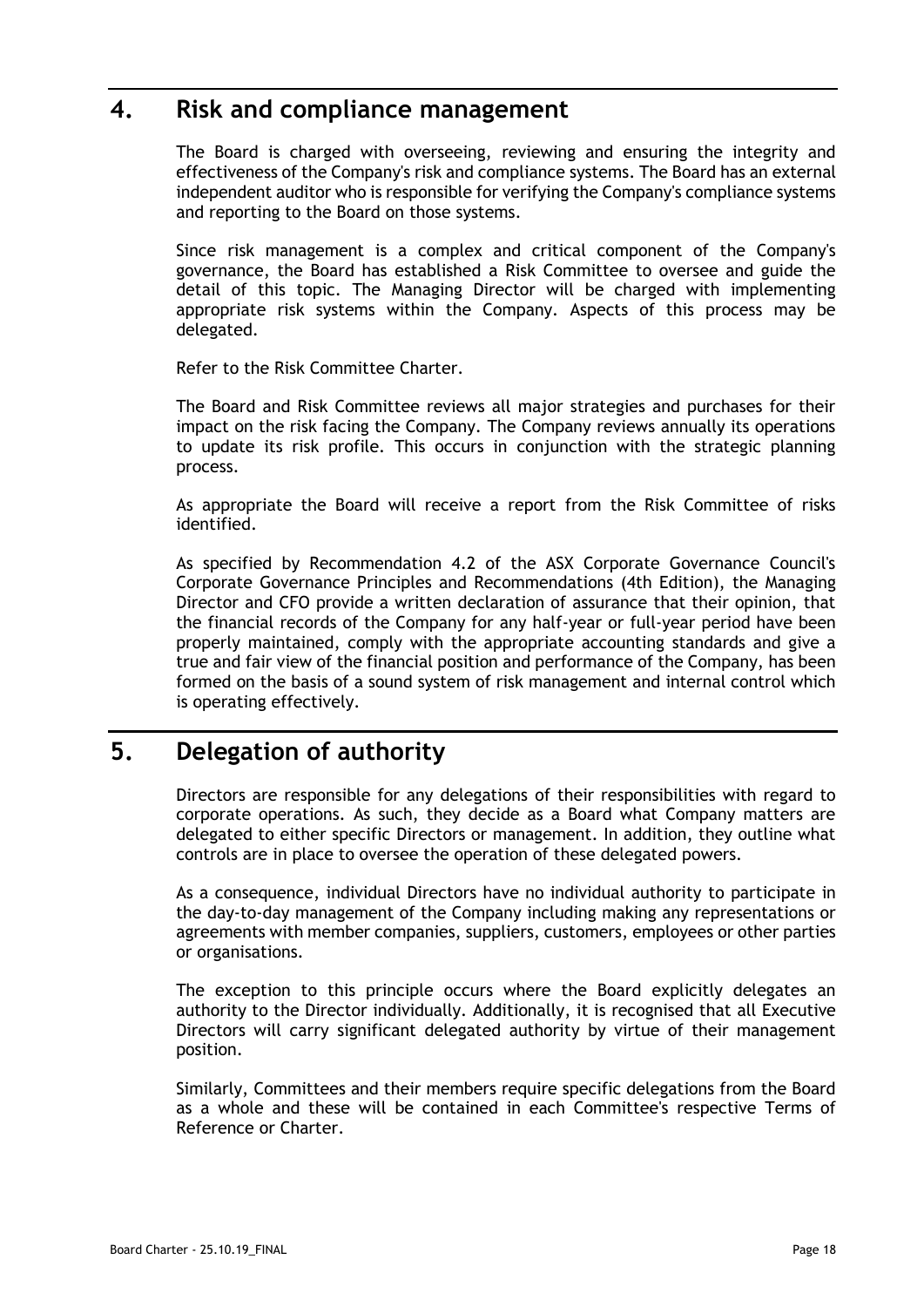### <span id="page-21-0"></span>**5.1 General delegations**

In general, the Board delegates all powers and authorities required to effectively and efficiently carry out the Company's business. Listed below are the exceptions to these delegations, whereby the Board or appropriate Committee reserves the powers as indicated.

### <span id="page-21-1"></span>**5.2 Decisions requiring Board approval**

In addition to those decisions requiring approval pursuant to the respective Committee Charters, the following decisions should be referred to the Board for approval, or subsequently ratified:

- (a) issuing securities of the Company;
- (b) acquiring, selling or otherwise disposing of property in excess of the amount set out in the Company's delegation of authority;
- (c) founding, acquiring or selling subsidiaries of or any company within the Company, participating in other companies or dissolving or selling the Company's participation in other companies (including project joint ventures);
- (d) acquiring or selling patent rights, rights in registered trademarks, licences or other intellectual property rights of the Company;
- (e) starting new business activities, terminating existing business activities or initiating major changes to the field of the Company's business activities;
- (f) approving and/or altering an annual business plan (including financial planning) for the Company or any part of the Company;
- (g) taking or granting loans which exceed the amount set out in the Company's delegation of authority (including, without limitation, the placing of credit orders, issuing of promissory notes or loans against IOUs);
- (h) granting loans to Company officers or employees and taking over guarantees for the Company's officers and employees;
- (i) determining the total amount of bonuses and gratuities for Company officers and employees;
- (j) determining the appointment, termination, prolongation of employment or amendment to conditions of employment of members of the Board of Directors; and
- (k) granting or revoking a power of attorney or limited authority to sign and/or act on behalf of the Company.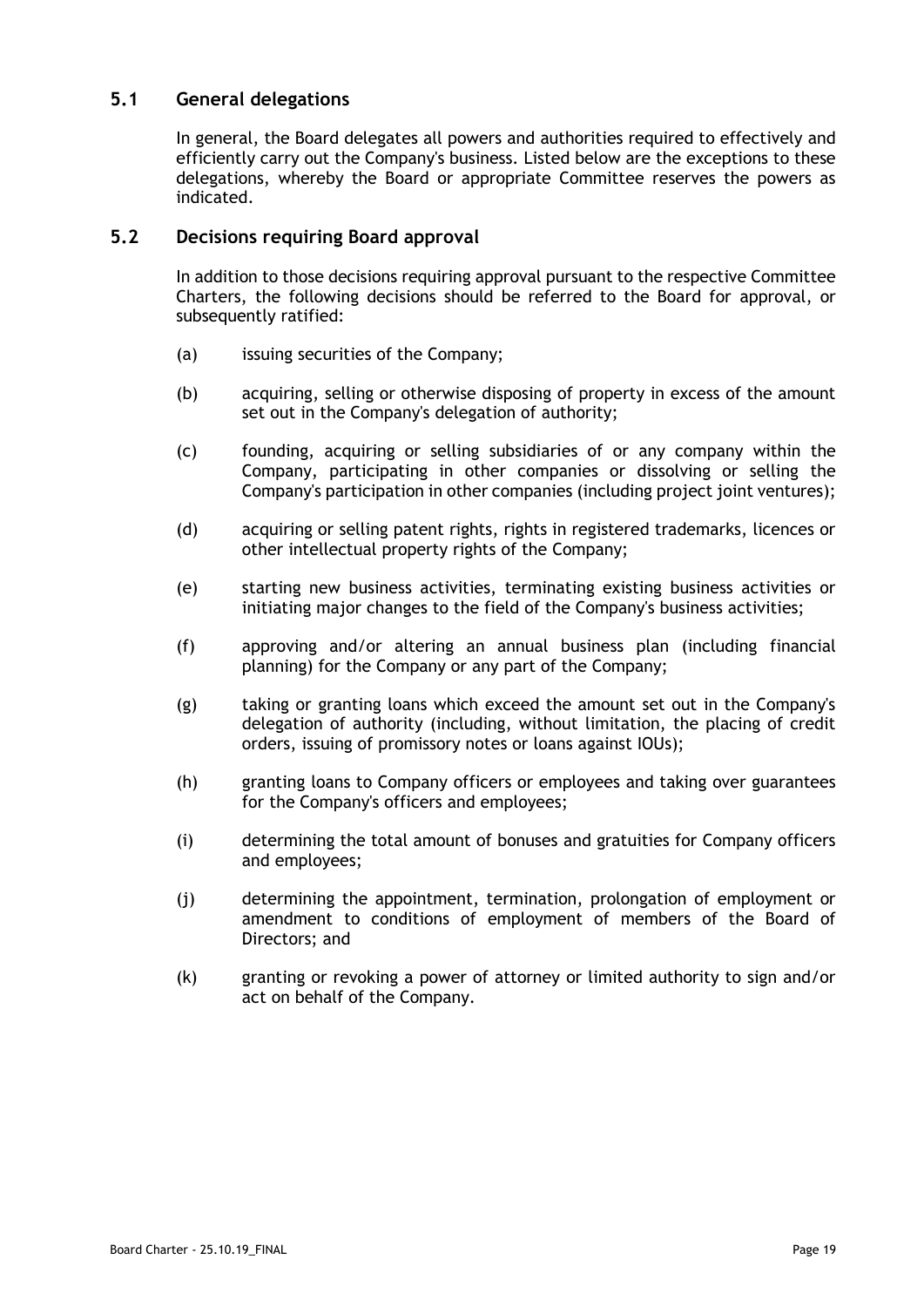## <span id="page-22-1"></span><span id="page-22-0"></span>**1. Director protection**

### <span id="page-22-2"></span>**1.1 Information seeking protocol**

Directors will adhere to the following protocol when seeking information:

- (a) approach the Managing Director or Company Secretary (as appropriate) to request the required data;
- (b) if the data is not forthcoming, approach the Chair; and
- (c) if the information is still not forthcoming, write a letter to all Board members and the Managing Director detailing the information that is required, purpose of the information, and who the Director intends to approach in order to obtain the information.

### <span id="page-22-3"></span>**1.2 Access to professional advice**

A Director of the Company is expected to exercise considered and independent judgment on the matters before them. To discharge this expectation a Director may, from time to time, need to seek independent, expert opinion on matters before them. All Directors have the individual authority to commit the company to up to \$5,000 per annum in professional advice.

Prior to seeking professional advice a director shall inform the Chair about the nature of the opinion or information sought, the reason for the advice, the terms of reference for the advice and the estimated cost of the advice. Where more than one Director is seeking advice about a single issue, the Chair shall endeavour to coordinate the provision of the advice.

If the cost of professional advice is likely to exceed \$5,000, the Director shall seek authority from the Chair prior to engaging an external expert. The Chair has delegated authority to authorise expenditures up to \$10,000. If the Chair withholds authorisation, the Director has the right to seek authority from the Board at the next Board meeting. If the cost of professional advice is likely to exceed \$10,000, then the Boards approval for the engagement of an external expert is required.

Advice so received should be received on behalf of the Board as a whole.

### <span id="page-22-4"></span>**1.3 Access to Board papers**

The Directors have the right to access board papers as granted by the Corporations Act. Such access shall be provided on a timely basis.

#### <span id="page-22-5"></span>**1.4 Insurance**

The Company currently holds Directors' and Officers' Insurance Policies. The Company will ensure that all new Directors and Officers are included on the Company's insurance policies. The Company will also review the D&O Insurance Policies on at least an annual basis to ensure that they are sufficient.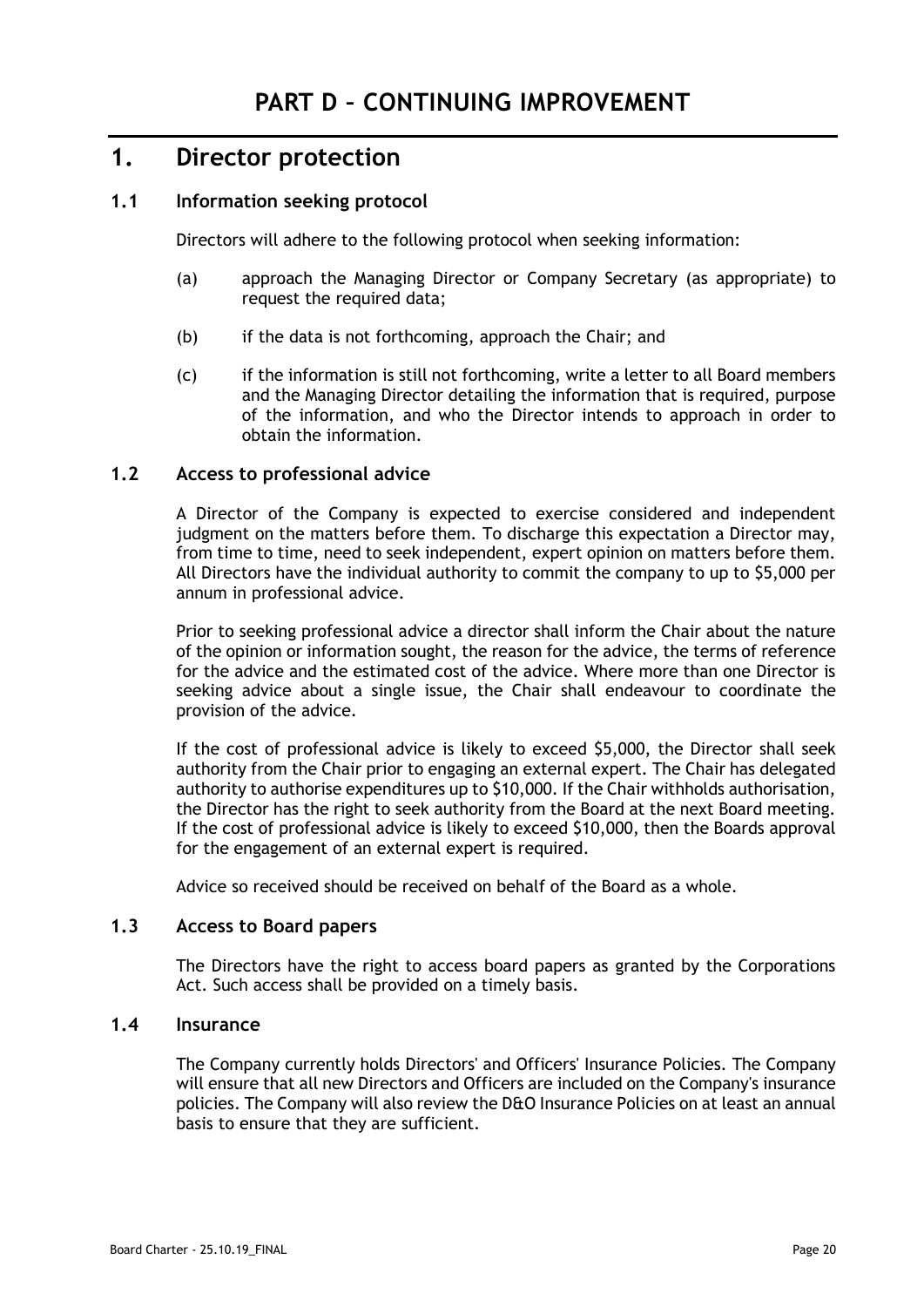# <span id="page-23-0"></span>**2. Board and Senior Executive evaluation**

### <span id="page-23-1"></span>**2.1 Evaluation process**

The Board considers the evaluation of its own and senior executive performance as fundamental to establishing a culture of performance and accountability.

### <span id="page-23-2"></span>**2.2 Board and Director evaluations**

The Board considers the ongoing development and improvement of its own performance as a critical input to effective governance. As a result, the Board will undertake an evaluation of Board and Director performance at least annually.

The Board will consider the outcome of any review and develop a series of actions and goals to guide improvement. The Board may not endorse the reappointment of a Director who is not satisfactorily performing the role.

If established by the Board, the Remuneration and Nomination Committee will arrange for a performance evaluation of the Board, its Committees and individual Directors to be conducted on an annual basis.

### <span id="page-23-3"></span>**2.3 Board Committee evaluations**

Once established, the Board will review the performance of any Committees. The Board will consider the outcome of any review and develop a series of actions and goals to guide improvement.

If a Remuneration and Nomination Committee is established, it will take over this review function from the Board.

#### <span id="page-23-4"></span>**2.4 Senior Executive evaluations**

All senior executives at the Company will be subject to ongoing performance evaluations against established performance targets. Each year, senior executives (including the Managing Director) will establish a set of performance targets. These targets are aligned to overall business goals and the Company's requirements of the position. In the case of the Managing Director, these targets are negotiated between the Managing Director and the Chair on behalf of the Board.

Since the Company is committed to continuous improvement and the development of its people, the results of any evaluation form the basis of the executive's development plan. Performance pay components of executives' packages are dependent on the outcome of such evaluations.

## <span id="page-23-5"></span>**3. Executive Director remuneration**

#### <span id="page-23-6"></span>**3.1 Composition**

Remuneration packages for Executive Directors and other senior executives include an appropriate balance of fixed remuneration and performance-based remuneration.

### <span id="page-23-7"></span>**3.2 Fixed remuneration**

Fixed remuneration is reasonable and fair, taking into account the Company's obligations at law and labour market conditions, and is relative to the scale of the Company's business. It reflects core performance requirements and expectations.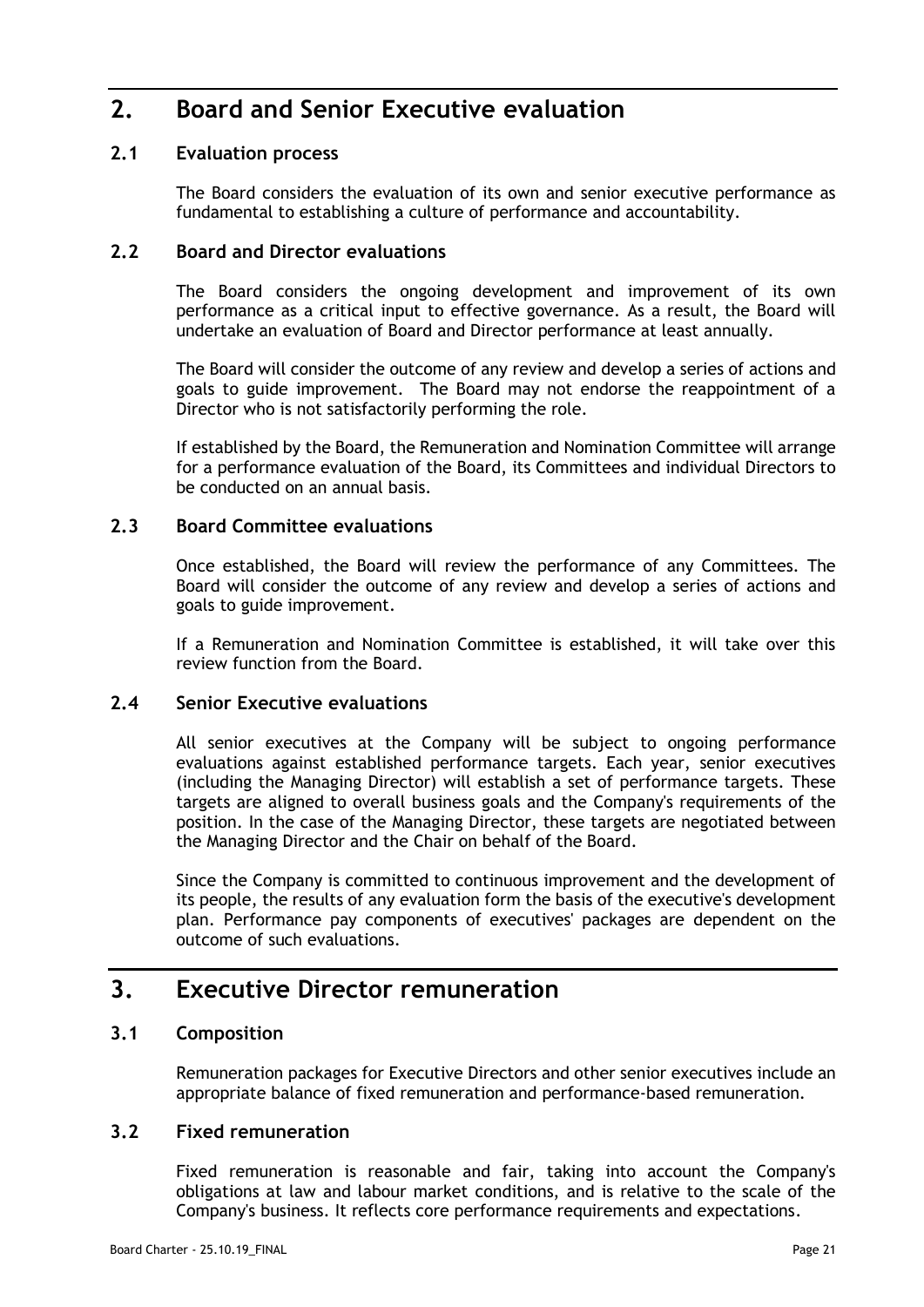### <span id="page-24-0"></span>**3.3 Performance-based remuneration**

If an Executive Director's remuneration includes a performance-based component, it should be linked to clearly specified performance targets. These targets should be aligned to the Company's short, medium and long-term performance objectives and should be appropriate to its circumstances, goals and risk appetite. This target should also be consistent with the Company's values. Discretion will be retained where appropriate to prevent performance-based remuneration rewarding conduct that is contrary to the entity's value or risk appetite.

### <span id="page-24-1"></span>**3.4 Equity-based remuneration**

The Company strives to have a well-designed equity-based remuneration, including options or performance rights, which can be an effective form of remuneration, especially when linked to hurdles that are aligned to the Company's longer-term performance objectives. The Company takes care in the design of equity-based remuneration schemes to ensure that they do not lead to "short-termism" on the part of senior executives or the taking of undue risks.

### <span id="page-24-2"></span>**3.5 Termination and other benefits**

Termination payments, if any, for senior executives are agreed in advance and the agreement clearly addresses what will happen in the case of early termination. There is no payment for removal for misconduct.

## <span id="page-24-3"></span>**4. Non-Executive Director remuneration**

#### <span id="page-24-4"></span>**4.1 Composition**

Non-Executive Directors are remunerated by way of cash fees, superannuation contributions and non-cash benefits in lieu of fees (such as salary sacrifice into superannuation or equity).

### <span id="page-24-5"></span>**4.2 Fixed remuneration**

Levels of fixed remuneration for Non-Executive Directors reflect the time commitment and responsibilities of the role.

Non-Executive Directors are paid their fees out of the maximum aggregate amount approved by shareholders for the remuneration of Non-Executive Directors. The sum each Non-Executive Director is paid is determined by the Board from time to time. Additional fees can be paid for participation on Board Committees; however, the total fees paid to Non-Executive Directors, including fees paid for participation on Board Committees, are kept within the total amount approved by shareholders.

### <span id="page-24-6"></span>**4.3 Performance-based bonus**

Non-executive Directors do not receive performance-based remuneration as it may lead to bias in their decision-making and compromise their objectivity.

The Company's Non-Executive Directors do not receive performance-based bonuses.

#### <span id="page-24-7"></span>**4.4 Equity-based remuneration**

It is generally acceptable for Non-Executive Directors to receive securities as part of their remuneration to align their interests with the interests of other security holders. However, Non-Executive Directors generally should not receive options with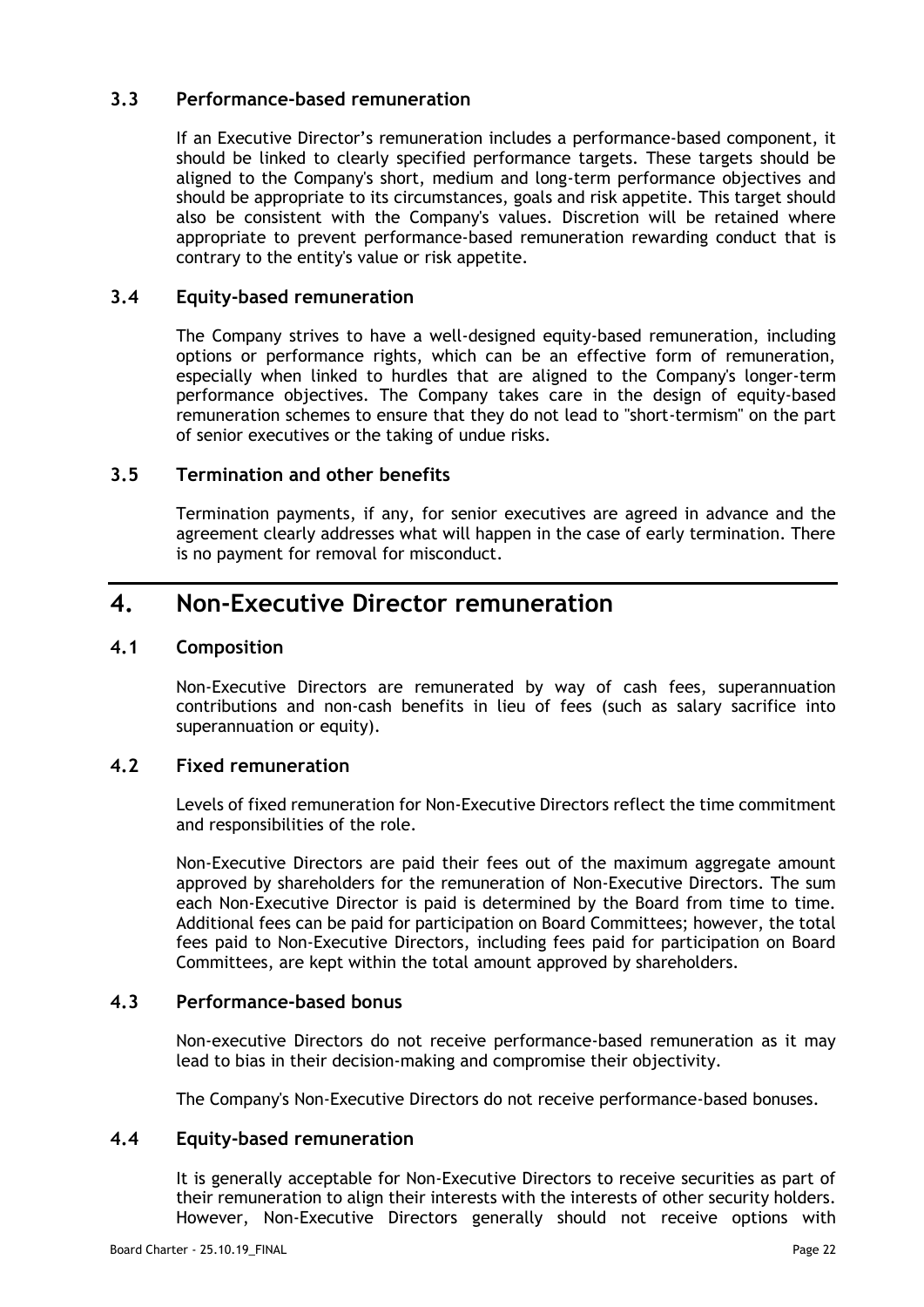performance hurdles attached or performance rights as part of their remuneration as it may lead to bias in their decision-making and compromise their objectivity.

Without the approval of shareholders, the Company's Non-Executive Directors cannot choose to receive shares in the Company as part of their remuneration instead of receiving cash and may not participate in equity schemes of the Company, such as option schemes, that are designed to encourage enhanced performance of the participant.

#### <span id="page-25-0"></span>**4.5 Superannuation benefits**

Non-Executive Directors should not be provided with retirement benefits other than superannuation.

The Company's Non-Executive Directors are entitled to statutory superannuation.

#### <span id="page-25-1"></span>**4.6 Written Agreement**

The Written Agreement with the Non-Executive Director should include:

- (a) the requirement to disclose director's interests and any matters which could affect the director's independence;
- (b) the requirement to comply with the Company's corporate governance policies and charters;
- (c) the requirement to notify the Company of or seek the Company's approval before accepting, any new role that could impact upon the time commitment expected of the Director or give rise to a conflict of interests;
- (d) the company's policy around independent professional advice;
- (e) indemnity and insurance arrangements;
- (f) rights of access to corporate information; and
- (g) ongoing confidentiality obligations.

## <span id="page-25-2"></span>**5. Director development**

The Company is committed to continuing development of its Directors and executives. Any Director wishing to undertake either specific directorial training or personal development courses is expected to approach the Chair for approval of the proposed course. Development may be in both governance and governance processes or in the Company's industry.

From time-to-time, the board may procure appropriate professional development opportunities for Directors to develop and maintain the skills and knowledge needed to perform their role as Director effectively.

## <span id="page-25-3"></span>**6. Director induction**

The Chair will ensure that new directors receive an appropriate induction. Where practicable, this will include a full briefing on the Company and may include meetings with key executives and tours of relevant premises. Information conveyed to the new Director may include: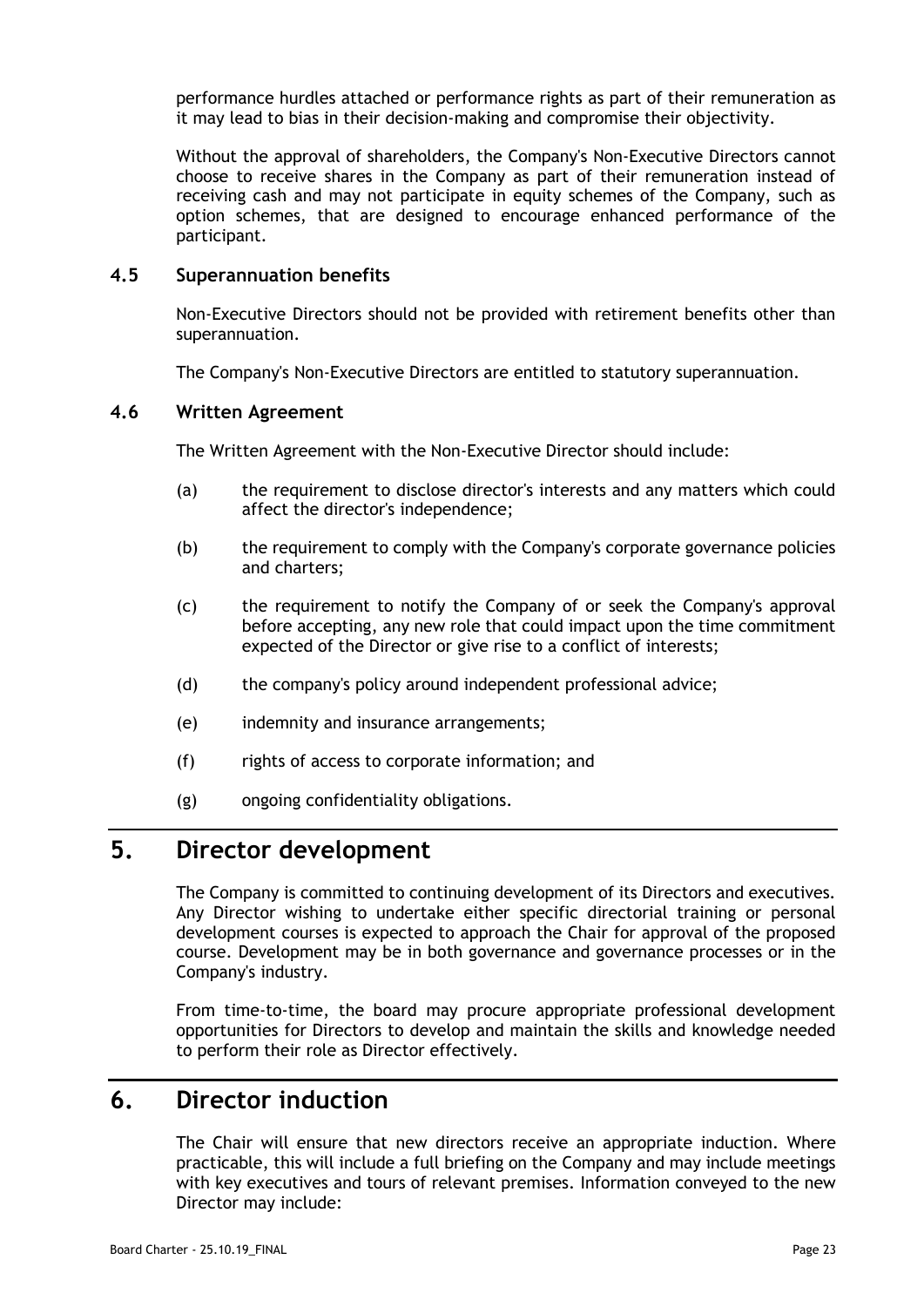- (a) details of the roles and responsibilities of a Director with an outline of the qualities required to be a successful Director;
- (b) formal policies on Director appointment as well as conduct and contribution expectations;
- (c) details of all relevant legal requirements;
- (d) access to a copy of the Board Charter and all other Company Corporate Governance Policies;
- (e) guidelines on how the Board processes function;
- (f) details of past, recent and likely future developments relating to the Board including anticipated regulatory changes;
- (g) key accounting matters and outlines of the responsibilities of Directors in relation the Company's financial statements;
- (h) background information on and contact information for key people in the organisation including an outline of their roles and capabilities;
- (i) an analysis of the company including:
	- (i) core competencies of the Company;
	- (ii) an industry background briefing;
	- (iii) a recent competitor analysis;
	- (iv) details of past financial performance;
	- (v) current financial structure; and
	- (vi) any other important operating information;
- (j) a synopsis of the current strategic direction of the Company including a copy of the current strategic plan and annual budget;
- (k) access to a copy of the Constitution of the Company; and
- (l) Directors Deed of Indemnity and Right of Access to Documents, if applicable.